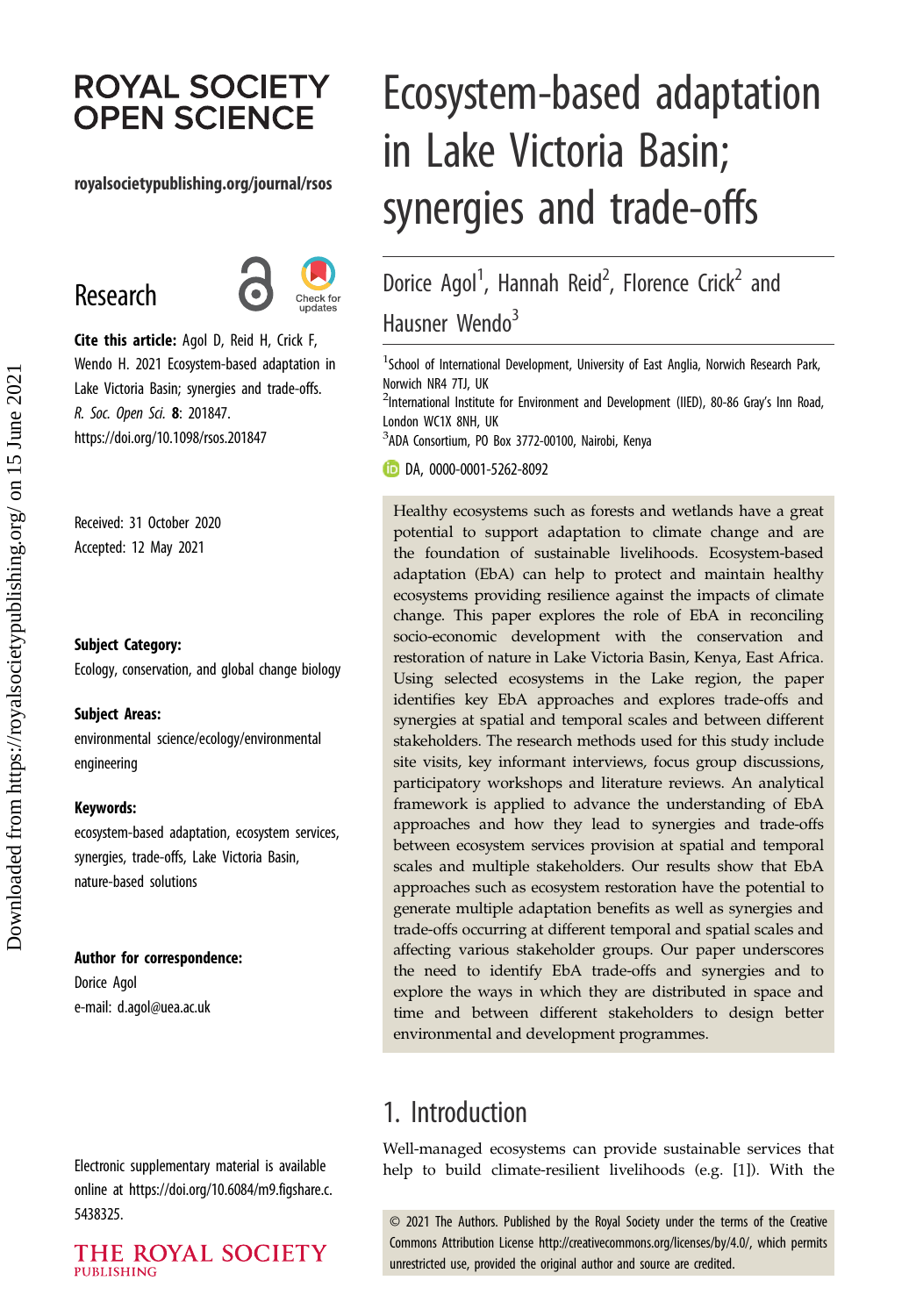triple world crisis of poverty, climate change and environmental degradation, there is a greater level of urgency to manage, conserve and restore global ecosystems to build socio-ecological resilience (e.g. [[2](#page-15-0)]). Fisher *et al.* [[3](#page-15-0)] provide a broad definition of ecosystem services to include different aspects such as ecosystems, structure, processes and their functions as used directly or indirectly, actively or passively by humans to fulfil their health and well-being needs. Ecosystem-based adaptation (EbA)—also known as nature-based solutions (NbS) to climate change adaptation—has become an attractive concept that promotes socio-ecological resilience to climate change impacts (e.g. [[4\]](#page-15-0)). EbA is a strategic approach that integrates biodiversity and ecosystem services to help humans respond to the adverse effects of climate change [\[5](#page-15-0)–[7\]](#page-15-0) and is routinely accompanied by many developmental and environmental co-benefits [\[8,9](#page-15-0)].

Interest in EbA (and NbS) has increased over the last decade owing to its promise to reduce vulnerability and increase resilience through ecosystem restoration and management (e.g. [\[7\]](#page-15-0)). Both theoretical and empirical work has shown that globally, EbA can be effective in building socioecological resilience especially in the context of linkages between climate change vulnerabilities and inequality (e.g. [\[10](#page-15-0)–[12\]](#page-15-0)). EbA considers local concerns and the priorities of poor and marginalized populations which are disproportionately affected by the impacts of climate change and environmental degradation (e.g. [[13\]](#page-15-0)). This is highlighted by the Convention on Biological Diversity (CBD) [\[6\]](#page-15-0) which recognizes the need to involve local and indigenous communities in the implementation of EbA strategies. It has been argued that EbA can easily be integrated with community-based adaptation strategies, promoting local participation in resilience building, particularly for marginalized groups (e.g. [\[14](#page-15-0),[15\]](#page-16-0)). The International Union for Conservation of Nature recently published the Global Standards for NbS, which give prominence to stakeholder participation. Criteria four (4) and six (6) of the Standards discuss benefits and trade-offs between different stakeholders, pointing out the importance of their participation in successful NbS [[16\]](#page-16-0). In another example, Woroniecki et al. [[15\]](#page-16-0) highlight the value of EbA in promoting local empowerment by delivering social benefits to the marginalized socially excluded vulnerable groups.

EbA is gaining prominence in policy development and natural resources management frameworks and is viewed as a key step towards ensuring sustainable development (e.g. [\[17,18](#page-16-0)]). The EbA concept is recognized in various international platforms including the CBD, the Paris Agreement and the Intergovernmental Science-Policy Platform on Biodiversity and Ecosystem Services. It is fully embraced by the international donor community [[19\]](#page-16-0). This is because EbA approaches can be costeffective and economically viable if implemented properly within a strong and enabling institutional, policy and regulatory environment [[20\]](#page-16-0). EbA implementation delivers cross-cutting outcomes for the three inter-related Rio Conventions consisting of the CBD, the United Nations Framework Convention on Climate Change (UNFCCC) and the United Nations Convention to Combat Desertification [\[21](#page-16-0)]. Outcomes include improvements in the adaptive capacity of socio-ecological systems and reversing declines in ecosystem services and biodiversity loss. For example, parties to the UNFCCC, including Kenya, are adopting NbS including EbA in their Nationally Determined Contributions (e.g. [\[22](#page-16-0)]). The ultimate goal of EbA is to sustain long-term human well-being and the resilience of socio-ecological systems (e.g. [[11](#page-15-0)]). Such approaches can strengthen systems to continue to function and meet longterm human and ecosystem goals despite disturbances. A resilient socio-ecological system is one that improves the health and well-being of humans and the ecosystems which they depend on; this is important for sustainable development.

This case study in Lake Victoria Basin (LVB) builds on scholarly work which demonstrates the potential effectiveness of EbA and its ability to build the resilience of socio-ecological systems by reducing their vulnerabilities and strengthening their adaptative capacities to cope with risks and shocks such as climate change [[20\]](#page-16-0). Assessments of EbA effectiveness often under-report challenges and trade-offs emerging from its application [[23\]](#page-16-0). Without highlighting how EbA outcomes are distributed in space and time, and between different stakeholders, opportunities for learning from mistakes are reduced and understanding about the limitations of EbA and the necessary conditions for its success is limited. Acknowledging and understanding trade-offs, risks and costs of EbA (direct and indirect) can help tackle these challenges. This paper fills this gap by providing a more critical analysis of EbA risks as well as benefits. The objectives of the paper are: (i) explore trade-offs and synergies occurring at different spatial and temporal scales and between different stakeholders owing to the implementation of EbA interventions; (ii) identify what key governancerelated factors contribute to the effectiveness of EbA; and (iii) identify how trade-offs and synergies between ecosystem services provision contribute to the long-term sustainability of socio-ecological resilience in LVB.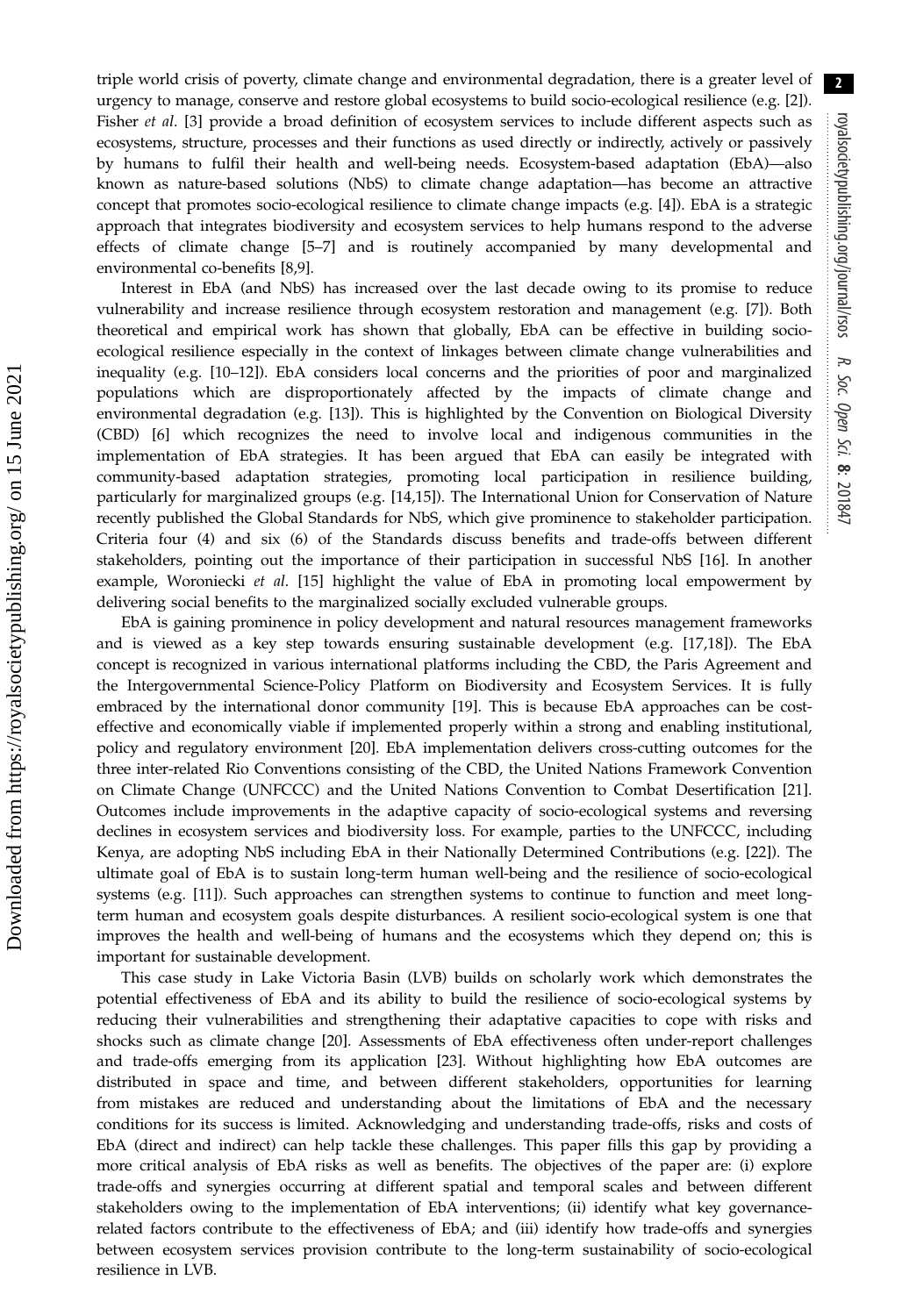

Figure 1. Conceptual framework for linking EbA and socio-ecological resilience (LEbASER). The arrows shows connections between ecosystems, the services they provide, factors that enhance or reduce those services, EbA approaches, synergies and trade-offs from the implementation of those approaches, and factors that influence approach effectiveness. This figure shows that implementing EbA requires a good conceptualization of ecosystems, their structures, functions, threats, management approaches and resultant synergies and trade-offs. The framework shows that it is important to explore and understand all aspects of ecosystem services, and their linkages with different aspects of effective EbA which is important for socio-ecological resilience.

### 2. Material and methods

#### 2.1. Theoretical framework

The theoretical framework 'Linking EbA and Socio-ecological Resilience (LEbASER)' designed for this study examine synergies and trade-offs emerging from EbA strategies in LVB and the ways in which their outcomes may influence adaptative capacities of ecosystems and humans (figure 1). The framework assumes that EbA techniques and approaches are full of trade-offs and synergies which often coexist in space and time. Trade-offs occur when the maintenance of or improvements in the delivery of one ecosystem service simultaneously inhibits the delivery of another, or when one stakeholder group benefits from ecosystem service-related improvements at the expense of another, either simultaneously or in different dimensions of time or space [\[24](#page-16-0)]. In comparison, synergies refer to compatibilities, ripple effects and positive associations whereby the improvements in ecosystem service provision lead to improvements in another, with related indirect benefits accruing to different social groups in time or space (ibid). To achieve lasting socio-ecological resilience, a deeper exploration of trade-offs and synergies is required to understand how they influence effective EbA. This framework builds on existing concepts on resilience building, often applied within different socio-ecological systems which explore the interrelationships between healthy ecosystems and human well-being (e.g. [[25,26\]](#page-16-0)).

The current conceptualization of EbA by Reid et al. [[4](#page-15-0)] depicts four main fundamental components that underpin its effectiveness. First, EbA strengthens ecological resilience leading to functional ecosystems that can provide effective services. Second, effective EbA builds societal adaptive capacities and resilience and promotes sustained human well-being. Third, EbA can be economically viable, promoting sustainability. Lastly, effective EbA requires good governance with functional institutions, laws and policies [\[4\]](#page-15-0). Although this conceptualization of EbA is useful, it does not explicitly show how these four EbA components (i.e. functional ecosystems; effectiveness for human societies; cost-effectiveness and financial or economic viability and good governance) are influenced by potential trade-offs and synergies at different spatial and temporal scales and between different stakeholders. This framework fills this gap and proposes a holistic approach that visualizes ecosystems, their structures, functions and threats alongside EbA measures and associated trade-offs and synergies, that all need to be understood in relation to the four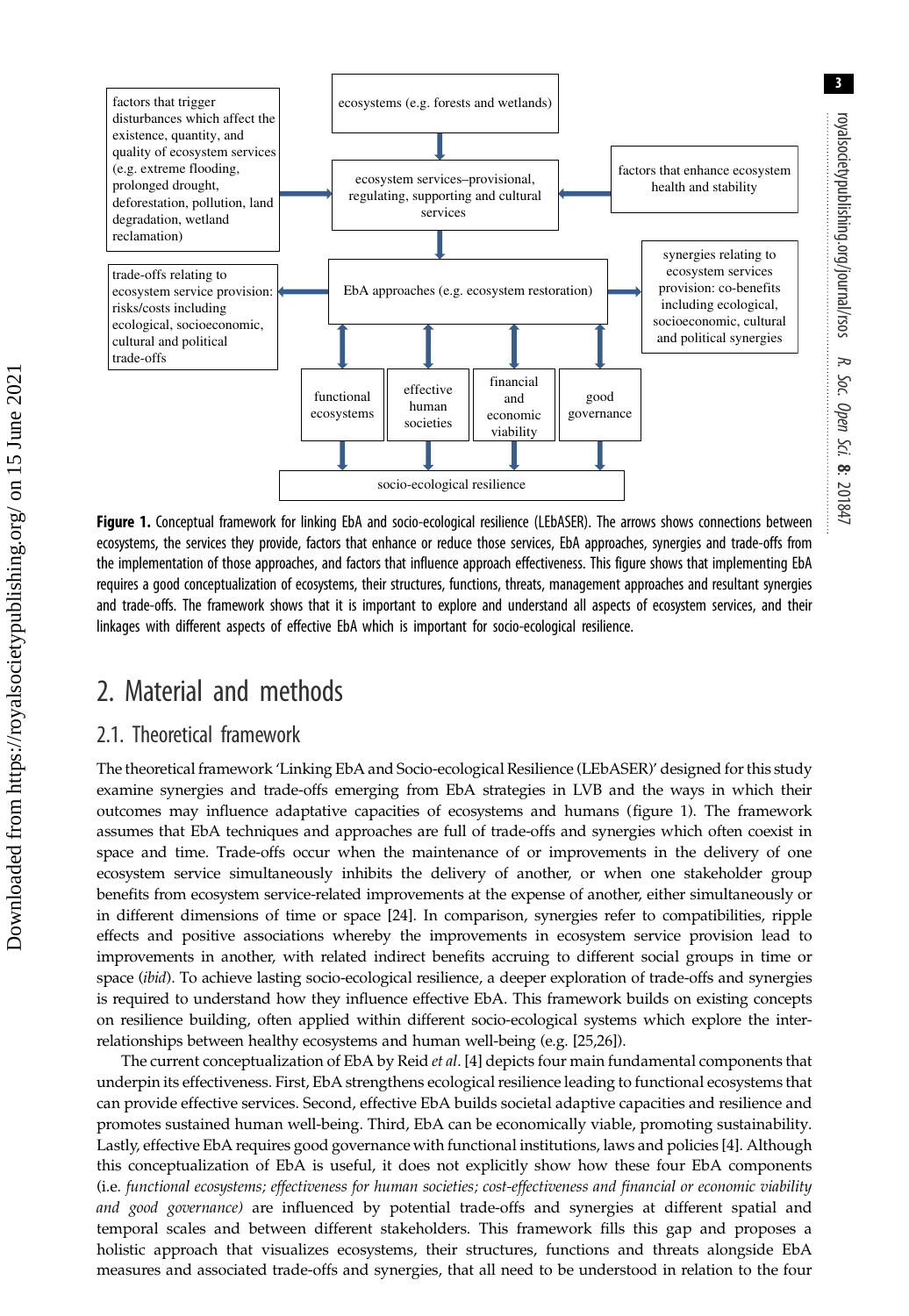components of EbA that Reid and colleagues have proposed. For example, while an EbA measure can effectively bring societal benefits relating to adaptive capacities and resilience, trade-offs can emerge at the same time generating conflicts between people.

The LEbASER framework is useful for conceptualizing EbA measures as sources of multiple risks, threats and co-benefits, all occurring at spatial and temporal scales and between different stakeholders in the LVB. The framework takes a stepwise approach that shows the complexities of implementing EbA to reconcile socio-economic development with conservation and nature restoration in LVB. It starts with ecosystems such as forests or wetlands and their various functions (e.g. provisional, regulating) and then identifies potential triggers and disturbances (e.g. prolonged drought, extreme flooding). To counter such disturbances requires EbA interventions such as ecosystem restoration; however, such approaches inherently bear costs and benefits. It is therefore necessary to unpack trade-offs and synergies that are associated with any proposed EbA measures to gain a good understanding of the extent to which they fit within three sustainability pillars—social, economic and environmental—and their implications for socio-ecological resilience in the LVB.

#### 2.2. Data collection and analysis

This study was conducted in the Kenyan side of LVB between April and June 2019. A qualitative case study approach was used combining literature reviews, semi-structured interviews, focus group discussions (FGDs), a participatory workshop and field observations. [Table 1](#page-4-0) summarizes all the methods used in data collection.

A content analysis was conducted where data gathered from multiple sources were systematically categorized into themes and interpreted (e.g. [[27,28\]](#page-16-0)) with reference to synergies and trade-offs. The content analysis was useful in exploring EbA concepts, trade-offs and synergies, local priorities and expectations on EbA-related activities as well as key opportunities and challenges of implementing EbA measures. For example, we analysed notes from the interviews and FGDs, by identifying common threats to ecosystems and/or ecosystem services benefits that respondents mentioned (electronic supplementary material).

### 3. Background and context

#### 3.1. Background of Lake Victoria Basin

LVB covers an area of 68 800 km<sup>2</sup>, with a long shoreline of approximately 3500 km [[29\]](#page-16-0). The Lake is a transboundary aquatic ecosystem shared by three East African countries: Tanzania (51%), Uganda (43%) and Kenya (6%) and is an important socio-ecological system, endowed with wetlands, rangelands (drylands), forests, woodlands and farmlands (ibid). The Kenyan side of LVB has a special designation as an economic zone owing to its immense contribution to socio-economic development, including water provision, fisheries, transport and tourism [\[30](#page-16-0)]. For example, the fishing industry provides an important source of revenue for local, national and international markets, approximately US\$800 million annually [[31\]](#page-16-0). On the Kenyan side of the Lake, there are several administrative boundaries [\(figure 2](#page-5-0)) within the Lake's catchment which constitute the Lake Region Economic bloc (LREB) with several rivers passing through them and finally draining into Lake Victoria including: Nzoia, Yala, Nyando, Awach Sondu Miriu and the Mara river (ibid). The main forests on the Kenyan side are; Kakamega, Mau, Elgon and Nandi and Cherangany Hills. These ecosystems support multiple economic activities including agriculture, fisheries and tourism [[30\]](#page-16-0). For example, sugarcane farming is an important economic activity in the Lake Region and accounts for approximately 15% of Kenya's agricultural gross domestic product. Over quarter of a million small-scale farmers are involved with sugarcane farming in the Lake region and derive about 81% of their household income from it (ibid).

#### 3.2. Key ecosystem benefits and threats

The ecosystems of the LVB, their services and functions are the foundation of livelihood activities—they are sources of water, food, energy and biodiversity [[32,33](#page-16-0)]. The wetlands of LVB provide water supplies for domestic purposes, irrigation, industrial activities, building and construction materials, medicinal products, biomass and hydropower (e.g. [\[34](#page-16-0)]). They also maintain biological biodiversity, regulate the climate, filter pollutants and act as carbon sinks (e.g. [\[35](#page-16-0)]). The forested catchment areas of the Lake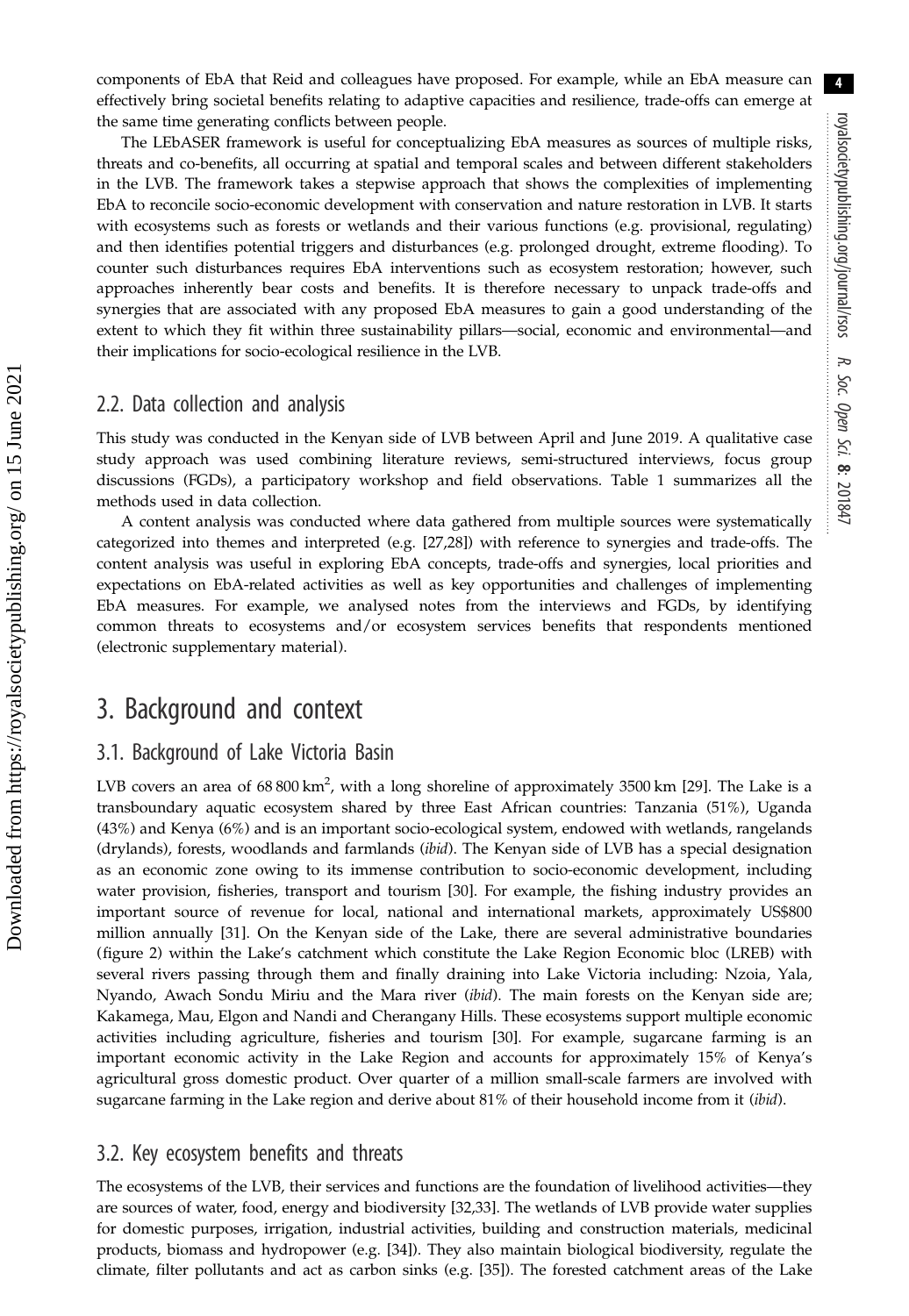royalsocietypublishing.org/journal/rsos

royalsocietypublishing.org/journal/rsos

R.

Soc. Open

Sci.

8: 201847

<span id="page-4-0"></span>

| method                               | function                                                                                                                                                                                                                                                                                                                                                                                                            | remarks (e.g. selection criteria, sample sizes)                                                                                                                                                                                                                                                                                                                                                         |
|--------------------------------------|---------------------------------------------------------------------------------------------------------------------------------------------------------------------------------------------------------------------------------------------------------------------------------------------------------------------------------------------------------------------------------------------------------------------|---------------------------------------------------------------------------------------------------------------------------------------------------------------------------------------------------------------------------------------------------------------------------------------------------------------------------------------------------------------------------------------------------------|
| literature review                    | an in-depth review of the literature to identify<br>key ecosystems and their services in the<br>LVB, relevant institutions, regulations and<br>programmes. Various journal articles, policy<br>and briefing notes reviewed to explore EbA<br>concepts, theories and empirical work and<br>key conceptual frameworks on socio-<br>ecological resilience. Key relevant policies<br>and regulations were also reviewed | conducting a literature review helped to<br>identify key informants as well as identify<br>questions for the semi-structured interviews<br>key literature included: journal articles, technical<br>reports, and policy documents on climate<br>change, energy, water, fisheries and<br>agriculture                                                                                                      |
| semi-structured<br><b>interviews</b> | interviews were held with key informants<br>from selected institutions at national,<br>regional (county) and local levels to assess<br>their roles and functions in EbA-related<br>activities as well as their experiences, and<br>the opportunities and challenges they<br>perceive with reference to synergies and<br>trade-offs                                                                                  | respondents were identified from the<br>literature review and using a snowballing<br>approach where key informants helped to<br>identify and recruit potential respondents<br>forty-one (41) people participated in the<br>interviews. Purposeful sampling was<br>conducted based on institutional<br>representation and roles and functions                                                            |
| FGDs                                 | a series of open discussions were held with<br>actors and stakeholders of different<br>EbA-related activities in the LVB. The<br>purpose of the FGD was to explore their<br>experiences with EbA activities, and the<br>challenges and opportunities they perceive<br>with reference to synergies and trade-offs                                                                                                    | results from semi-structured interviews and<br>literature reviews were used as a quide for<br>FGDs. Five (5) FGDs were held with a total of<br>24 participants (approx. five people per group)<br>mainly from local communities engaged<br>directly with EbA activities. Participants<br>included men, women and youths                                                                                 |
| field visits and<br>observations     | field visits were conducted to observe key<br>ecosystems in LVB, including wetlands,<br>forests, farmlands and rangelands and<br>their various habitats. During field visits,<br>key informants were interviewed and FGDs<br>were held with local communities                                                                                                                                                       | literature reviews helped identify specific sites to<br>visit. Conducting semi-structured interviews<br>and FGDs also helped to identify field sites.<br>Four (4) sub-regions (counties) were visited:<br>Kisumu, Siaya, Kakamega and Bomet. These<br>counties were selected because they have<br>major ecosystems e.g. Lake Victoria, Yala<br>Swamp, Kakamega forests and the Mara River<br>rangelands |
| participatory<br>workshop            | a workshop was held to validate the study<br>results, and explore participants' views and<br>perceptions on EbA                                                                                                                                                                                                                                                                                                     | respondents of the semi-structured interviews<br>and FGDs participated in the validation<br>workshops. More than 50 participants from<br>various national, sub-regional and local level<br>institutions attended                                                                                                                                                                                        |

Basin such as the Mau forest Complex<sup>1</sup>, Mount Elgon, Kakamega, Nandi and Cherangany Hills are important sources of the rivers that drain into the Lake [\[29](#page-16-0)]. They provide fuelwood, timber, medicinal plants, wild fruit and vegetables, honey, and fodder for livestock as well as services such as

<sup>1</sup>The Mau Forest complex is the largest indigenous forest in East Africa.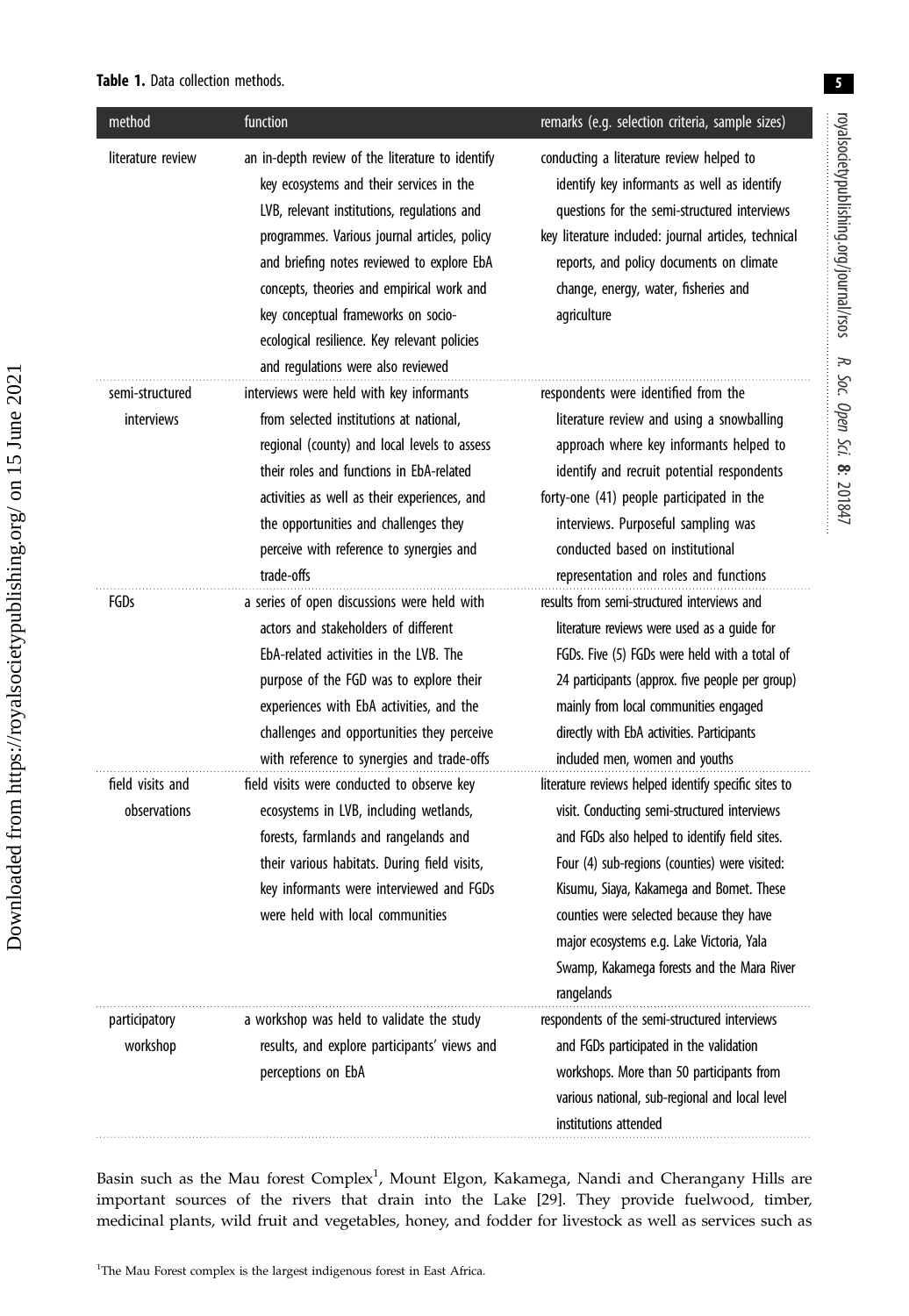<span id="page-5-0"></span>

Figure 2. Map showing Lake Victoria Basin (creation of the team).

biodiversity protection, climate regulation, flood and soil erosion control, nutrient cycling and soil formation [[32\]](#page-16-0). Many of the natural ecosystems in the catchment of the LVB have important cultural values and are used for education, recreation and tourism activities. The Maasai Mara-Serengeti ecosystem, which is a part of LVB and extends into Tanzania, is globally recognized for its tourism, agricultural, pastoralism and mining activities [[36\]](#page-16-0). The Maasai Mara Game Reserve in Kenya and the Serengeti National Park in Tanzania are popular tourism destinations with rich wildlife and culture<sup>2</sup>, attracting millions of visitors from all over the world (ibid). Major ecosystems such as Lake Victoria, the Yala Swamp, Lake Kanyaboli, Kakamega forest and river Nyando floodplains are valuable sociocultural sites $3$  in the Lake region while the farmland ecosystems support agricultural activities [\[37](#page-16-0),[38\]](#page-16-0).

Major threats to LVB's ecosystems and their functions include: climate change, deforestation, soil erosion, pollution and wetland drainage (e.g. [[32,33\]](#page-16-0)). Recent and past studies have shown that rising temperatures, prolonged droughts, extreme and erratic rainfall events all have significant socioeconomic and ecological impacts on the LVB (e.g. [\[30](#page-16-0),[32,33\]](#page-16-0)). Climate variabilities affect major economic activities in the LVB such as fisheries leading to lower yields (e.g. [\[39](#page-16-0)]). Unsustainable activities such as deforestation, land quarrying and sand harvesting cause extreme flooding leading to soil erosion across the Lake's catchment especially along riverbanks and in farmlands [[32,35](#page-16-0)]. In forest ecosystems such as the Kakamega, Mau, Nandi and Cheranganyi Hills, deforestation has caused biodiversity losses, decreased species numbers, composition and richness [[30\]](#page-16-0). Pollution and subsequent high nutrient levels in the Lake's wetlands promote algal growth and harmful weeds such as the water hyacinth<sup>4</sup>, which has persisted in the Lake since the 1990s disrupting important socio-economic activities such as fishing, transport and recreation (e.g. [[35,39\]](#page-16-0)). Many of the wetlands in the LVB have been drained for development purposes and farming activities, causing biodiversity losses. For example, the endemic Sitatunga antelope in Yala Swamp is threatened [[40\]](#page-16-0).

<sup>&</sup>lt;sup>2</sup>Indigenous Maasai communities with rich culture and tradition.

 ${}^{3}E.g.$  shrines, circumcision, bull and cock fighting, dog markets, traditional dances and pottery etc.

<sup>&</sup>lt;sup>4</sup>The water hyacinth an invasive weed species which thrives in high temperatures.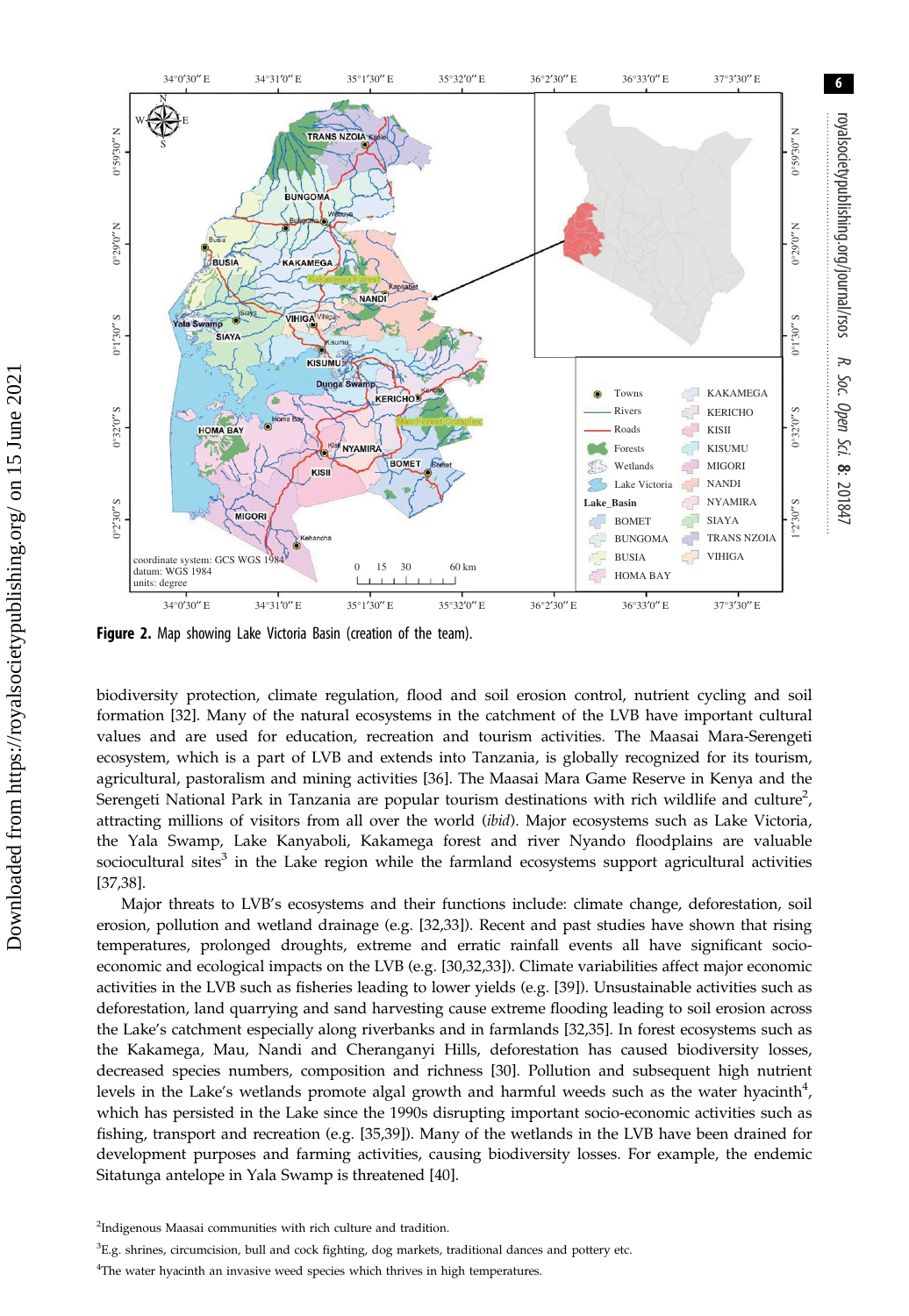<span id="page-6-0"></span>

| national, county and local<br>level | institutions, laws, policies, plans, strategies                                                                                                                             |
|-------------------------------------|-----------------------------------------------------------------------------------------------------------------------------------------------------------------------------|
| ministries and departments          | at national and county government levels including: Climate Change Directorate;<br>environment and natural resources, water and irrigation, agriculture, forestry, planning |
| key agencies                        | LREB Secretariat., KFS, KWS;                                                                                                                                                |
| (semi-autonomous)                   | Kenya Forest Research Institute (KFRI), National Environmental Management Authority<br>(NEMA), Kenya Marine & Fisheries Institute (KMFRI)                                   |
|                                     | Kenya Agricultural Research and Livestock Organization (KARLO) Water Resource<br>Authority (WRA)                                                                            |
|                                     | Department of Resource Surveys and Remote Sensing; National Land Commission and<br>Kenya Meteorological Department (KMD)                                                    |
|                                     | Water Resources Users Associations (WRUAs)                                                                                                                                  |
|                                     | Community Forest Associations (CFAs)                                                                                                                                        |
| laws and policies                   | Climate Change Act (2016)                                                                                                                                                   |
|                                     | Water Act (2016)                                                                                                                                                            |
|                                     | National Climate Finance Policy (2018)                                                                                                                                      |
|                                     | National Climate Fund Regulations                                                                                                                                           |
|                                     | The County Government Act, 2012                                                                                                                                             |
|                                     | National Framework Policy on Climate Change (NFPCC)                                                                                                                         |
|                                     | County Climate Change Bill                                                                                                                                                  |
|                                     | Irrigation Act and Policy                                                                                                                                                   |
|                                     | National Water Resources Strategy                                                                                                                                           |
| plans and strategies                | Vision 2030                                                                                                                                                                 |
|                                     | Kenya Nationally Determined Contributions (NDCs)                                                                                                                            |
|                                     | National Adaptation Plan (NAP)                                                                                                                                              |
|                                     | County Integrated Development Plans (CIDPs)                                                                                                                                 |
|                                     | County Climate Change Fund (CCCF) mechanism                                                                                                                                 |
|                                     | National Climate Change Response Strategy (NCCRS)                                                                                                                           |
|                                     | Kenya Climate-Smart Agriculture Strategy                                                                                                                                    |
|                                     | Kenya National Biodiversity Strategy and Action Plan (KNBSAP)                                                                                                               |
|                                     | Eucalyptus Removal Strategy                                                                                                                                                 |

Downloaded from https://royalsocietypublishing.org/ on 15 June 2021

Downloaded from https://royalsocietypublishing.org/ on 15 June 2021

### 3.3. Policy and institutional framework

Vision 2030, which is the national blueprint for development in Kenya, recognizes the need to enhance disaster preparedness in risk-prone areas to improve their capacities to adapt to global climate change [\[41](#page-16-0)]. The policy and institutional framework related to EbA in LVB is embedded within various ministries, departments and agencies (table 2). At the national level, climate change adaptation and mitigation activities are supported by ministries such as energy, water, agriculture and natural resources. Several laws and policies on climate change, water, agriculture, forests, land, fisheries and irrigation have been developed and reformed in recognition of the significant impact of climate change on livelihoods and the Kenyan economy. Key policy and regulatory frameworks include the Climate Change Act (2016), Water Act (2016), Environment and Management Act (EMCA 2016), and Forestry Act (2016). For example, the Framework Policy on Climate Change (2016) and Climate Change Act (2016) provide guidance on climate change action through a 5-year short-term plan (currently the National Climate Change Action Plan—NCCAP 2018–2022) and a medium-term adaptation plan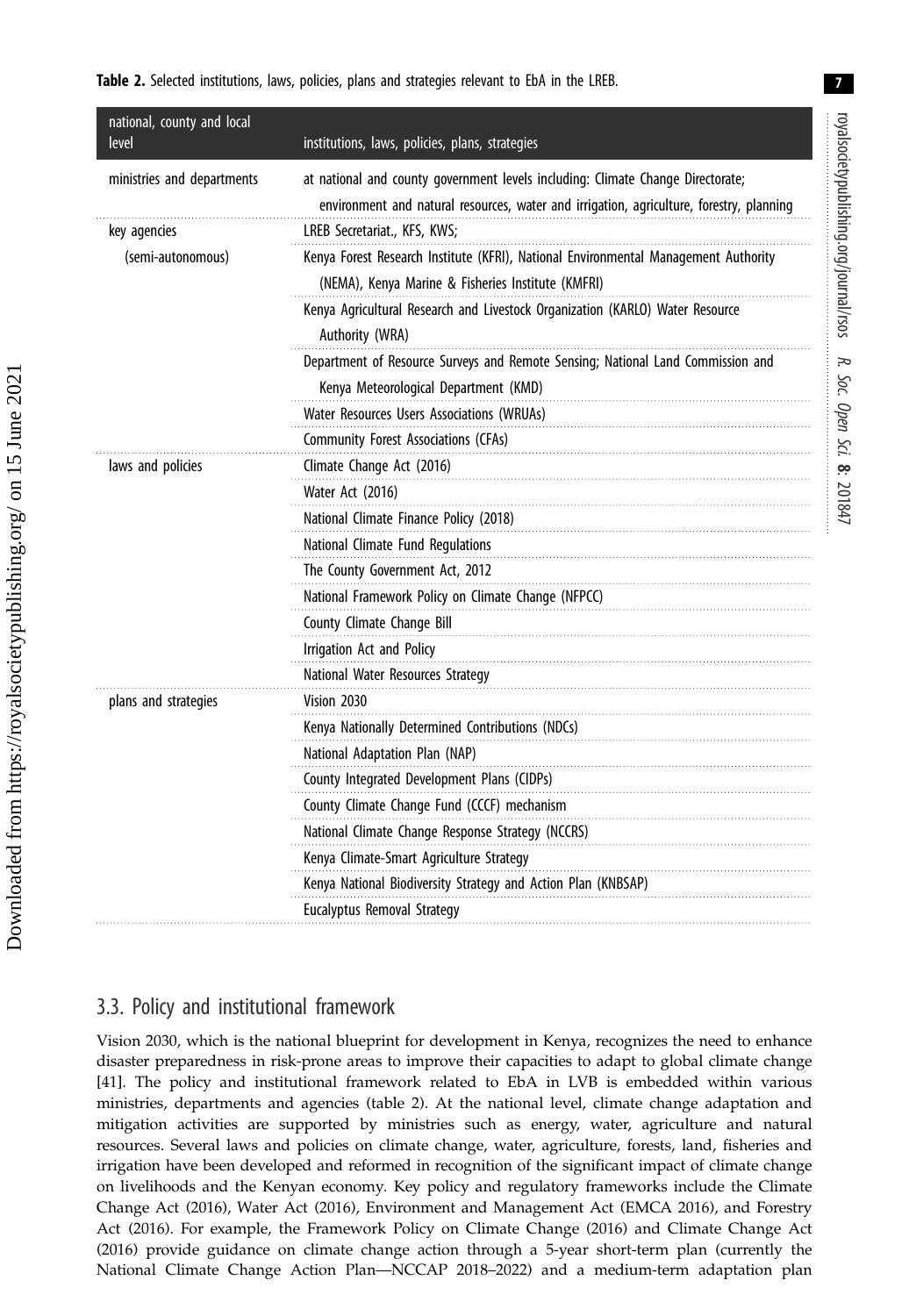8

(National Adaptation Plan (NAP) 2015–2030). These documents provide the framework for a low carbon, climate-resilient development pathway through climate adaptation, mitigation and related governance. In particular, the NCCAP places emphasis on climate change adaptation as the main priority for Kenya, as climate change impacts affect all sectors, and the livelihoods and well-being of its citizens [[42\]](#page-16-0).

At the county level, the LREB Secretariat leads socio-economic development in the Lake region and protecting the Lake's resources (e.g. through policy-making processes). The Secretariat recognizes that climate change is the biggest threat to the region's socio-economic development [\[30](#page-16-0)]. In response, counties within the LREB are keen to reform policies, laws and institutions and mainstream climate change through County Integrated Development Plans (CIDPS) across key sectors such as agriculture, energy, water and sanitation, infrastructure, transport and health [[42\]](#page-16-0). Existing structures—such as the technical LREB Sectoral Committee<sup>5</sup> on Environment, Water and Climate—are responsible for addressing climate change and biodiversity issues. At local levels, key institutions such as Water Resources Users Associations (WRUAs) and Community Forest Associations (CFAs) are also wellestablished and implement various local initiatives that address climate adaptation and mitigation issues. However, such community-based organizations have limited power and capacities to influence decision-making processes.

[Table 2](#page-6-0) reveals that the institutional and governance environment for implementing EbA are complex and involve multiple agencies, institutions, laws, policies, plans and strategies. The different actors, and their institutions, policies and regulations, have various roles and responsibilities, some of which are aligned with each other, while others are misaligned. For example, protecting the natural ecosystems of Lake Victoria is a shared responsibility of multiple ministries including environment and natural resources, water and agriculture. This is stipulated in their respective policies and laws such as the Climate Change Act (2016) and Water Act (2016). Devolution adds to this complexity, where the national and the county level governments share responsibilities for implementing climate change adaptation strategies. For example, the recently launched County Climate Change Fund (CCCF), a devolved public fund that ensures that climate finance reaches the most vulnerable populations in each county, needs to be aligned with adaptation mechanisms of the national government.

# 4. Synergies and trade-offs emerging from ecosystem-based adaptation measures in Lake Victoria Basin

Analysis of literature showed that since the early 1990s, several efforts have been made in different parts of the LVB with a common goal of building socio-ecological resilience [[30,32,33,35,37,38\]](#page-16-0). Results from interviews and FGDs revealed that increasingly, there is much awareness of the impacts of climate change and its threats to the Lake Region's economy and ecological integrity. This has led to the implementation of several climate adaptation and mitigation measures in various parts of the Lake Basin in line with the NAP (2015–2030) which demonstrates Kenyan commitment to mainstreaming climate action across all sectors [[43](#page-16-0)]. In this study, we identify and discuss four key EbA-related measures namely: afforestation/reforestation, natural protection of springs, restoration of wetland vegetation and climate-smart agriculture. These measures have been implemented by government agencies, nongovernmental organizations (NGOs) and local community groups, and the majority are collaborative initiatives where these actors have different roles and responsibilities in their implementation. Our results show that some of these strategies were not originally designed as NbS but with time, evolved to embrace EbA objectives thus generating multiple co-benefits as well as trade-offs. [Table 3](#page-8-0) presents different EbA measures and their locations, and outlines resultant synergies and trade-offs occurring at various spatial and temporal scales and between different stakeholders. These trade-offs and synergies are discussed in more detail in §4.1 and §4.2 below.

#### 4.1. Synergies and trade-offs at spatial and temporal scales

Our literature review showed that many afforestation and reforestation programmes fall within the larger adaptation and mitigation frameworks in the Lake region and have multiple co-benefits including biodiversity conservation, carbon sequestration and soil erosion prevention (e.g. [\[40](#page-16-0)]). During field visits, several afforestation and reforestation activities were observed in the catchment of Kakamega forest. Interviews and FGDs revealed that certain activities were designed as part of EbA measures,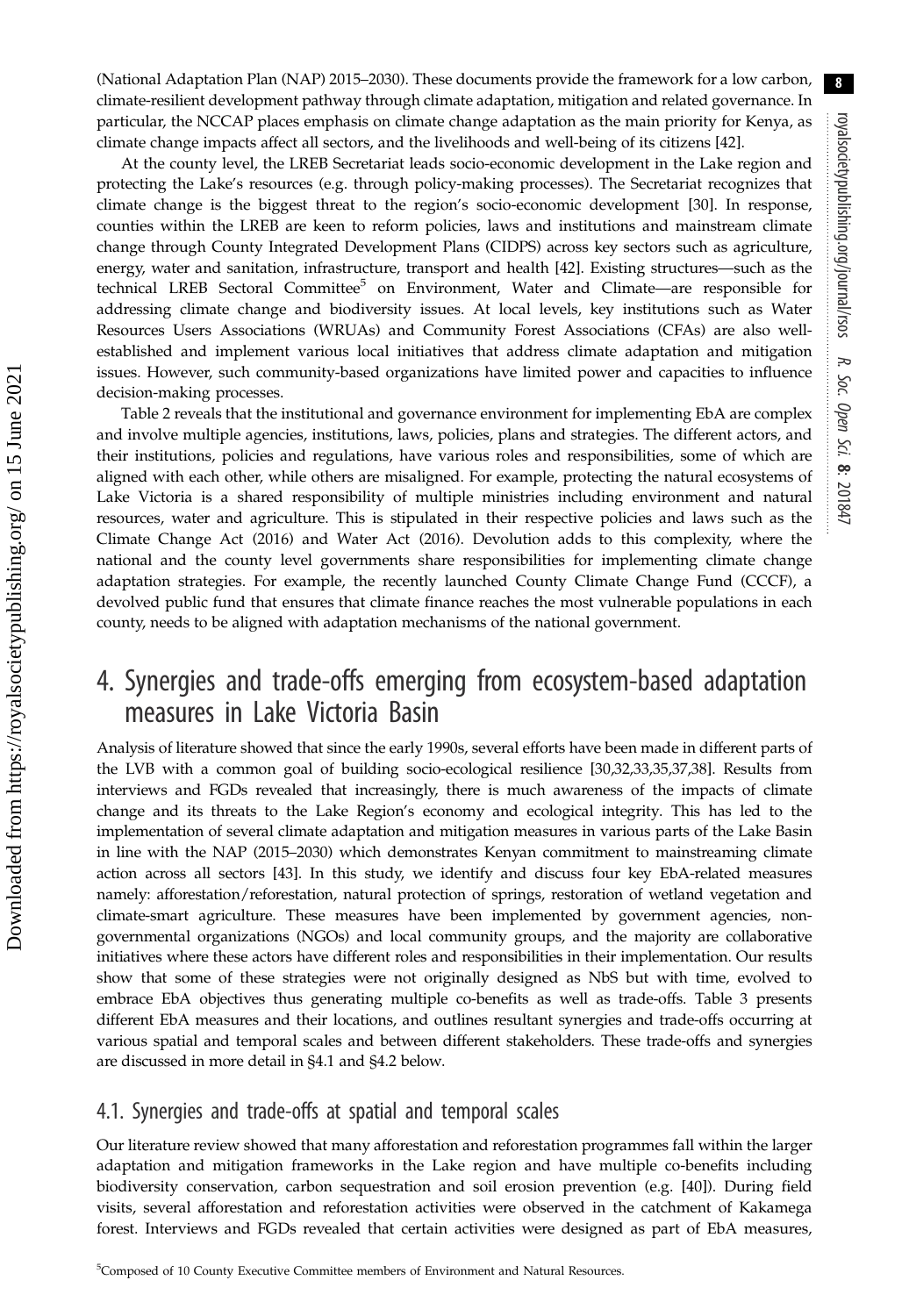<span id="page-8-0"></span>

| EbA measure and function                       | synergies                                 | trade-offs                                  | EbA site (see locations on the map in figure 2) |
|------------------------------------------------|-------------------------------------------|---------------------------------------------|-------------------------------------------------|
| afforestation and reforestation-to restore     | increased vegetation cover leading to     | conflicts between government, local         | implemented by KFS, Water Resources Authority,  |
| forests, increase forest cover and build their | improved biodiversity (species richness   | communities and conservation agencies       | CFAs and WRUAs in Kakamega forest and Mau       |
| adaptive capacities to withstand the impacts   | and composition) leading to resilient     | (owing to exclusion from forests)           | forests                                         |
| of dimate change such as storms and floods     | ecosystems                                |                                             |                                                 |
|                                                | synergies between government,             | human-wildlife conflicts: wild animals in   |                                                 |
|                                                | conservation agencies and local           | adjacent restored forests destroy crops and |                                                 |
|                                                | communities                               | attack humans                               |                                                 |
|                                                | forest restoration upstream improves soil | increased forest cover depletes groundwater |                                                 |
|                                                | minimizes soil erosion<br>structure and   | resources (e.g. eucalyptus tree species)    |                                                 |
|                                                | reducing flooding downstream              |                                             |                                                 |
|                                                | protected upstream forests improve        | pressure on upstream forests (dry season    |                                                 |
|                                                | hydrological functions of rivers leading  | grazing), rivers and streams in the dry     |                                                 |
|                                                | to the continuous flow of water           | season sometimes leading to conflicts       |                                                 |
|                                                | season<br>during the dry                  |                                             |                                                 |
|                                                | synergies between different water users   | pressure on water sources sometimes leading |                                                 |
|                                                | I purposes, irrigation<br>(for household  | to conflicts between different water users  |                                                 |
|                                                | owing to improved<br>and livestock)       |                                             |                                                 |
|                                                | water quantities and quality in rivers    |                                             |                                                 |

 Downloaded from https://royalsocietypublishing.org/ on 15 June 2021 Downloaded from https://royalsocietypublishing.org/ on 15 June 2021  $\overline{9}$ 

royalsocietypublishing.org/journal/rsos R. Soc. Open Sci. 8: 10yalsodetypublishing.org/journal/rsos R. Soc. Open Sci. 8: 201847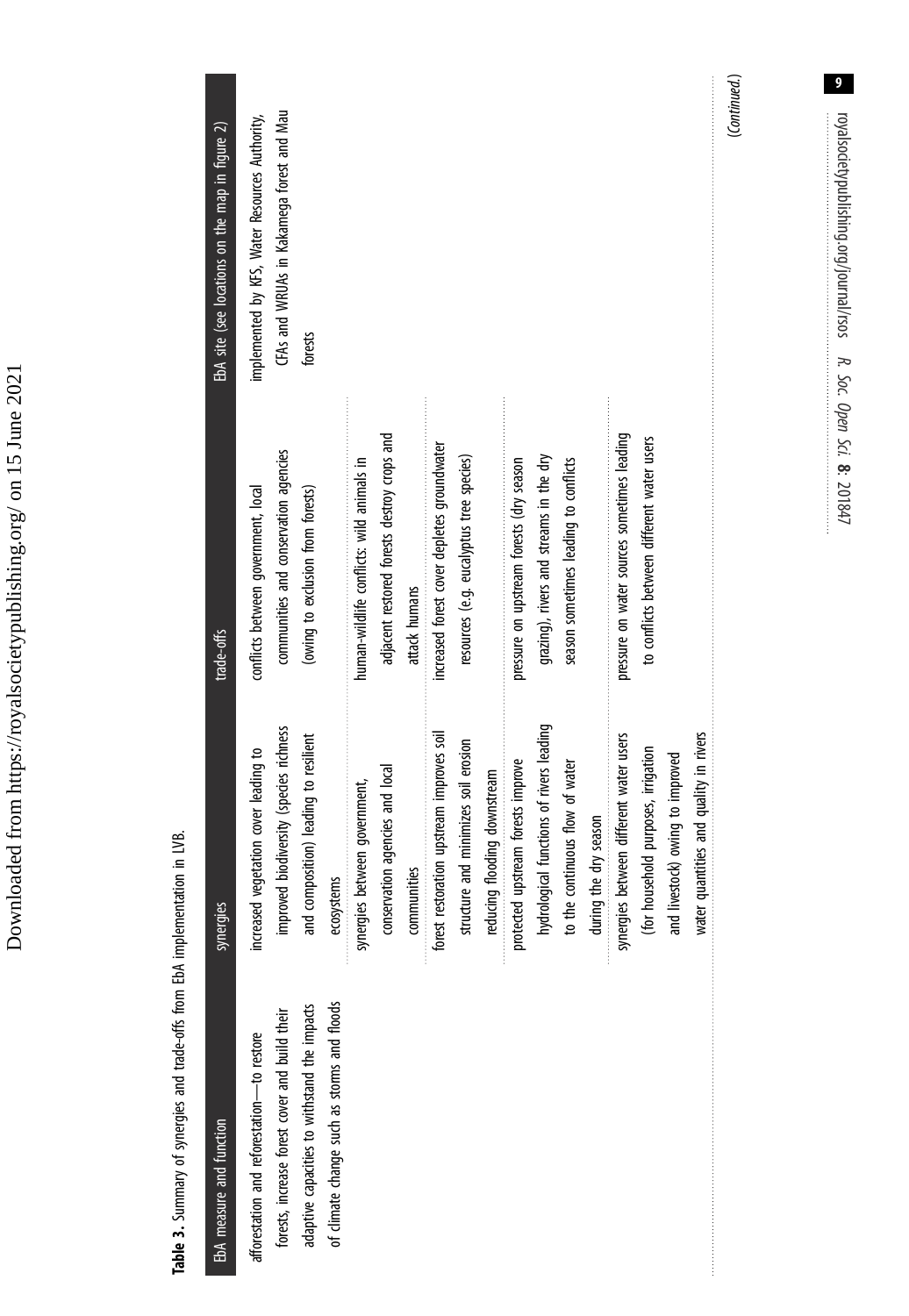| Table 3. (Continued.)                                                                                              |                                                                                                                                                                                                                   |                                                                                                                                                                                 |                                                                                                                                                                                                              |
|--------------------------------------------------------------------------------------------------------------------|-------------------------------------------------------------------------------------------------------------------------------------------------------------------------------------------------------------------|---------------------------------------------------------------------------------------------------------------------------------------------------------------------------------|--------------------------------------------------------------------------------------------------------------------------------------------------------------------------------------------------------------|
| EbA measure and function                                                                                           | synergies                                                                                                                                                                                                         | trade-offs                                                                                                                                                                      | EbA site (see locations on the map in figure 2)                                                                                                                                                              |
| water availability and minimize shortages<br>spring and riparian protection-to improve<br>during prolonged drought | availability during the dry season<br>spring protection improves water                                                                                                                                            | resources available in the dry season when<br>intense competition over a few spring water<br>more people to go the protected springs<br>surface water resources are limited and | a spring protected by WRUA in Shinyula Kakamega                                                                                                                                                              |
|                                                                                                                    | planting protects rivers and improves<br>riparian land protection through tree<br>groundwater resources (recharge)<br>spring protection leads to improved                                                         | increased levels of groundwater use leading<br>certain tree species planted in the riparian<br>zone (eucalyptus) deplete groundwater<br>to depletion of groundwater resources   | tributary of the Mara River, Bornet by the World<br>riparian land protected in Nyangore, River, a                                                                                                            |
|                                                                                                                    | improved downstream-upstream water<br>adaptive capacities of the natural<br>user relationships<br>surroundings                                                                                                    | pressure on water sources sometimes leading<br>to conflicts between different water user<br>resources<br>groups                                                                 | Wildlife Fund for Nature (WWF)                                                                                                                                                                               |
| papyrus)-to improve adaptive capacities<br>wetland restoration (e.g. re-establishment of<br>of wetlands            | improved vegetation cover on the shore<br>wetland vegetation such as papyrus<br>provides refuge for wildlife and<br>leading to better protection of<br><b>storms</b><br>encourages eco-tourism<br>wetlands during | conservation agencies and local farmers<br>conservation agencies and local farmers<br>conflicts between county governments,<br>conflicts between county governments,            | Yala Swamp protected and restored by Nature Kenya<br>Lake Victoria, Kisumu, protected by a local youth<br>River Yala, and Dunga Swamp on the shore of<br>and Yala Swamp Conservancy Organization in<br>dhoib |
| dimate-smart agriculture-to improve resilience<br>in farming systems and livelihoods                               | agro-forestry improves tree cover and<br>biodiversity within farms and in<br>surrounding environments                                                                                                             | organic farming can be expensive for poor<br>farmers with smallholdings                                                                                                         | conservation agriculture implemented in the Nyando<br>River and Kakamega forest catchment by local<br>community groups                                                                                       |
|                                                                                                                    |                                                                                                                                                                                                                   | R. Soc. Open Sci. 8: 201847                                                                                                                                                     | 10<br>royalsocietypublishing.org/journal/rsos                                                                                                                                                                |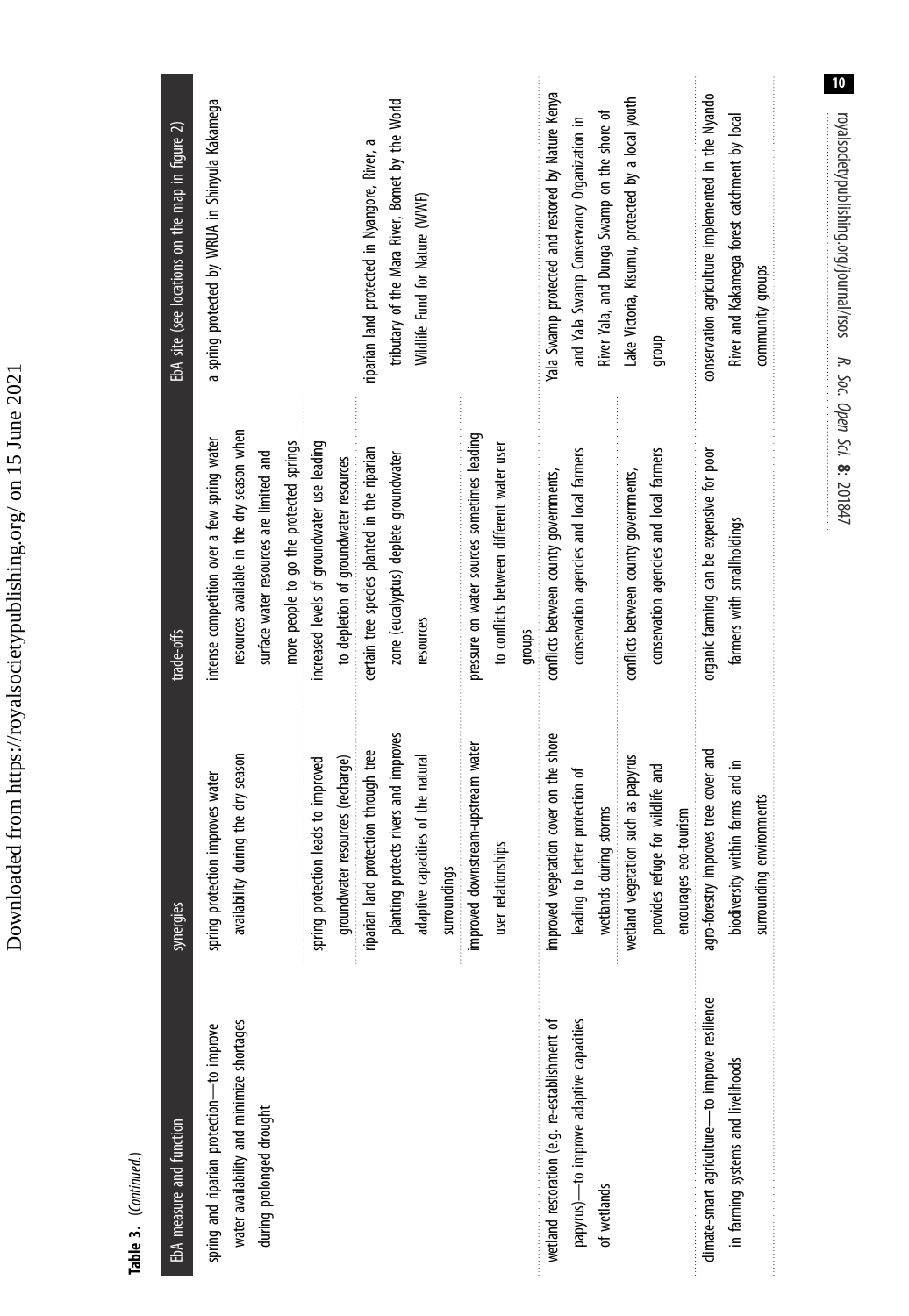for example, in Kakamega, Nandi and Cherengani Hills, Mount Elgon and the Mau forests where afforestation and reforestation programmes are common. Literature shows that within restored areas of these forests, vegetation cover increased, leading to improved biodiversity in terms of species numbers, richness and composition (e.g. [[44,45\]](#page-16-0)). Additional afforestation co-benefits noted are improvements in water quality and quantity, and prevention of soil erosion downstream. For example, thick forested areas can withstand extreme flooding events and prevent soil erosion downstream. As many of the forests are important sources of the rivers that drain into Lake Victoria (e.g. the Mara, Yala, Nyando and Nzoia) their restoration can improve the hydrological functions of these rivers and enhance water quality and quantity throughout the year (e.g. [[36\]](#page-16-0)).

However, during FGDs with local community groups living in areas adjacent to Kakamega forest, it was revealed that forest restoration activities have caused conflicts in the past, between conservation agencies and local communities. Field observations revealed that although access by local communities is permitted in some parts of the Kakamega Forest to engage with livelihoods activities (e.g. crop cultivation, water and firewood collection) large areas of the forest are protected. Within these, human activities are not permitted, and, in the past, such exclusion has led to conflicts between local communities and conservation organizations.

In Kakamega, a community group protected Sinyula Springs, using earth material and planting vegetation around it to improve its water quality and quality. During FGDs, the group indicated that the Springs provide water all year round which is beneficial in the dry season. Further discussions revealed that well protected springs such as Sinyula facilitate groundwater recharge allowing continuous flow of water throughout the year in both dry and wet seasons. However, we found that during the dry season, the level of water use intensifies as everyone tends to go to the protected springs to fetch water, leading to competition and conflicts between water users.

In Bomet, thick plantations of eucalyptus trees were observed in the riparian zones along Nyangores River, a tributary of the Mara River. Here, local farmers listed numerous benefits of eucalyptus trees including their fast-growing ability and economic viability as they are good sources of timber for sale. Other benefits of eucalyptus noted that were linked with adaptation were control of flooding and soil erosion and improved biodiversity (birds and insects) in the riparian land. However, local resource users also noted potential risks of growing large numbers of eucalyptus. For example, their fastgrowing ability and long-extended root system, which enable them to quickly draw large water quantities, can lead to serious impacts on river flow and consequent negative trade-offs for other water users (e.g. [\[46](#page-16-0)]). This trade-off has led to a widespread campaign across Kenya, including in the Lake region, to remove the trees, especially those grown near water sources. However, some farmers are unwilling to remove the trees from their farms, and this has led to conflicts between local people and government authorities.

Another EbA measure observed was wetland restoration in the Yala and Dunga Swamps in Siaya and Kisumu counties, respectively. In recent years, the level of effort to involve local communities in conservation activities has increased. Subsequently, EbA measures such as planting vegetation to protect wetlands were found to be commonly implemented by local conservation groups in partnerships with GOs and NGOs. Our findings revealed that improved papyrus vegetation in these wetlands has led to extra co-benefits such as improved water quality and quantity and pollution control leading to ecological resilience within these systems (e.g. [[47](#page-16-0)]).

Past studies have shown that small-scale farmers across the Lake region are disproportionally affected by the impacts of climate change (e.g. [[48,49](#page-16-0)]). Discussion with farmers in the lower Nyando River revealed that crops yields tend to be low owing to high temperatures during prolonged drought. This problem is exacerbated by rampant soil erosion caused by extreme flooding events. Climate-smart agriculture is gaining popularity in these areas as a response. Farm visits showed that farmers have adopted different climate-smart agricultural practices including establishing natural hedgerows, agroforestry, drought-resistance crops, organic farming, construction of natural ponds (earth dams and water pans) and setting aside small conservation areas. Further analysis showed that more attention is shifting towards adaptation even though some of these measures were not originally designed as EbA. Field observations showed that certain farms have well-established fruit trees such as mangoes, papaya, passion, planted alongside vegetables, maize and pulses. Farm owners stated that fruit trees provide multiple services including provision of food and wildlife habitats, soil fertility enhancement, insect pollination and alternative income from the sale of fruits.

Discussions with local farmers along the River Nyando and parts of Kakamega forest catchment revealed that interest in organic farming is growing owing to its potential to increase sustainable crop yields. In farms where crop yields have improved because of such practices, farmers said that they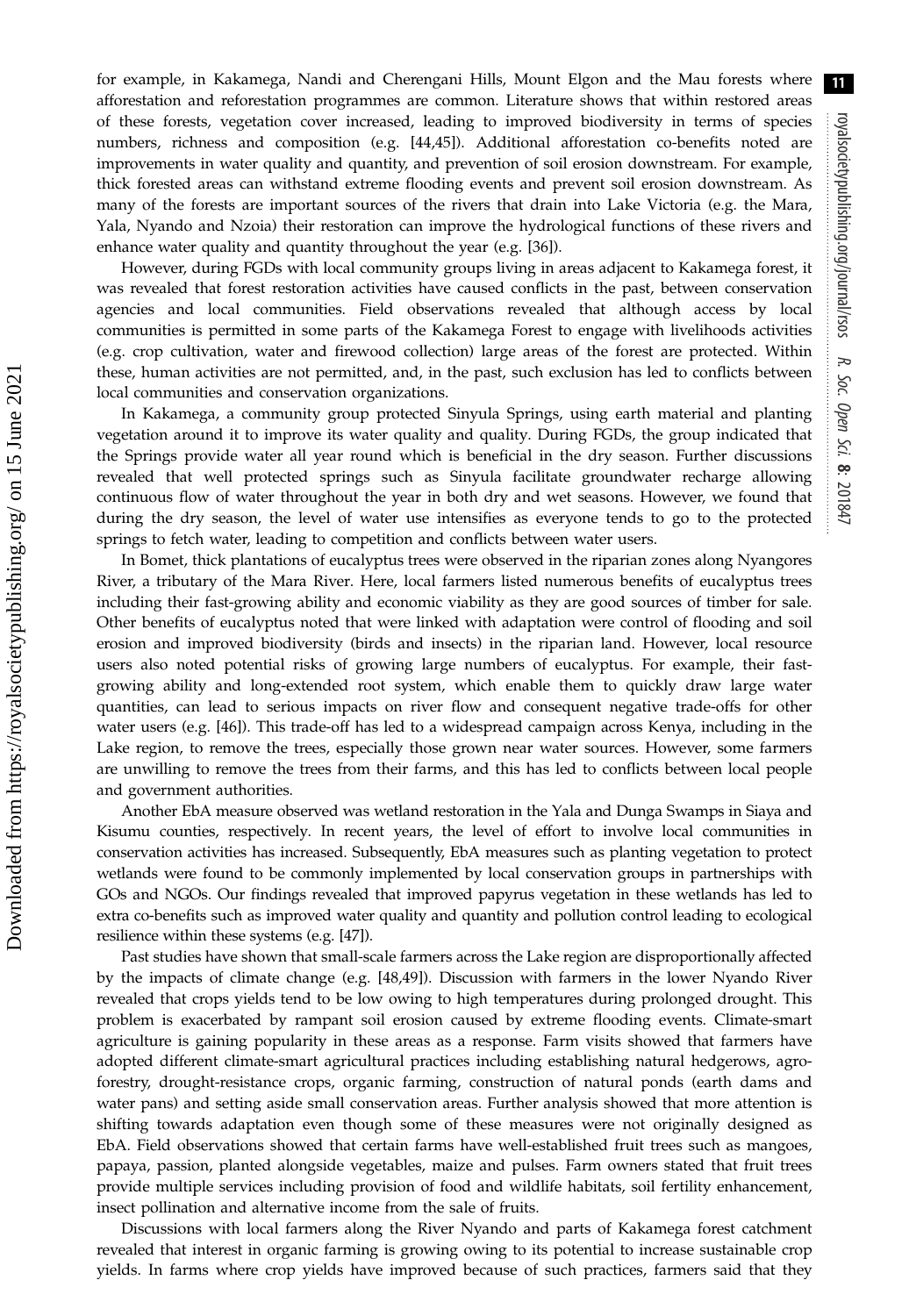were motivated to construct natural ponds (earth dams and water pans). Several earth dams and water pans were observed which collect large quantities of water during the rainy season. Well-managed structures were said to store water for several weeks, providing supplies during prolonged dry seasons, co-benefitting humans, livestock and wildlife such as migratory birds. Further results revealed that some farmers in the Yala and Nyando River catchments were cultivating horticultural crops throughout the year using water from the earth dams. These farmlands also maintained biodiversity in all seasons, providing refuge for insects and other plants. Aquatic species thrive on some farms with permanent ponds. Although those promoting climate-smart agriculture tend to convince farmers about its co-benefits, our study showed that practices such as organic farming remain a challenge for many smallholders because they require long-term investment to achieve sustainable yields. They are also not favourable in the context of smallholders with very small pieces of land where agricultural intensification is the preferred food security strategy.

#### 4.2. Synergies and trade-offs between different stakeholders

Our findings showed that the EbA measures such as afforestation and reforestation activities implemented in Kakamega were collaborative initiatives between the Kenya Forest Service (KFS), Kenya Wildlife Service (KWS) and local community groups (e.g. WRUAs and CFAs). Interviews and FGDs revealed that such measures protect and conserve biodiversity and simultaneously strengthen stakeholder synergies. This is because local people are allowed access to certain areas in the forest to practise agro-forestry. Discussions with farmers who have plots within the forest revealed that by allowing them to grow crops, they can diversify their livelihoods from the sale of crops.

However, our findings revealed that the co-benefits generated from forest restoration are not necessarily distributed equally between stakeholders. We found that forest restoration can generate trade-offs in some areas especially when local communities are excluded from forests and/or when their crops are destroyed by wild animals living in the forest. In the Mau Forest for example, findings revealed that conflicts persist between conservationists and local indigenous communities who depend on forests for their livelihoods (e.g. firewood, timber, food). Findings further revealed that humanwildlife conflicts tend to be common around areas adjacent to farmlands and human settlements where crop destruction by wild animals (e.g. monkeys, elephants and buffaloes) and bee attacks on humans and livestock are not uncommon. The KWS is responsible for resolving human-wildlife conflicts through a compensation mechanism, but success levels remain low owing to limited resources.

Field observations showed that wetland restoration through re-establishment of natural vegetation such as papyrus in Yala, Siaya and Dunga was benefiting conservation agencies, farmers and eco-tourism industry stakeholders. FGDs revealed that where vegetation is well re-established, there have been improvements in biodiversity and water quantity. In the Yala Swamp for example, during discussions, members of a local conservation group said that they believed that through their conservation efforts, they have restored habitats for special animal species such as the Sitatunga which is endemic in the area and that they have improved the water storage capacities of the wetlands. By doing this, they are strengthening the eco-tourism industry in the area which is good for the local economy. Although not a direct EbA measure, eco-tourism activities such as boat rides, guided tours, shops and restaurants are rapidly becoming important livelihood sources especially for the youth. However, field observations showed that the restored areas within these wetlands although beneficial to conservationists and tour operators, simultaneously attract local farmers who allocate themselves plots within these areas and grow crops such as maize and vegetables. Further analysis showed that restoring the wetland via special conservation areas can trigger livelihood conflicts between conservation agencies, farmers and local fishers especially when access is denied.

Our study found that EbA measures such as protection of water sources using natural materials can minimize conflicts between water users especially during the dry season when intense competition tends to occur. In forests where afforestation programmes have been successful, and trees are well established, certain streams and rivers flow all year round and provide water supplies for humans and livestock. During discussions, it was noted that in the dry season, pastoralists do not go inside the forests in search of water and pasture because there is improved water availability owing to afforestation. Our results show that in some areas where springs, rivers, streams and earth dams were well protected and functional, co-benefits between downstream and upstream users were enhanced (e.g. Shinyula springs in Kakamega and an earth dam in Nyakach, Kisumu). Local water users asserted that water security levels improved, which benefitted households, livestock and small-scale irrigation enterprises. However, where these water sources were not productive, it was noted that conflicts emerged as many households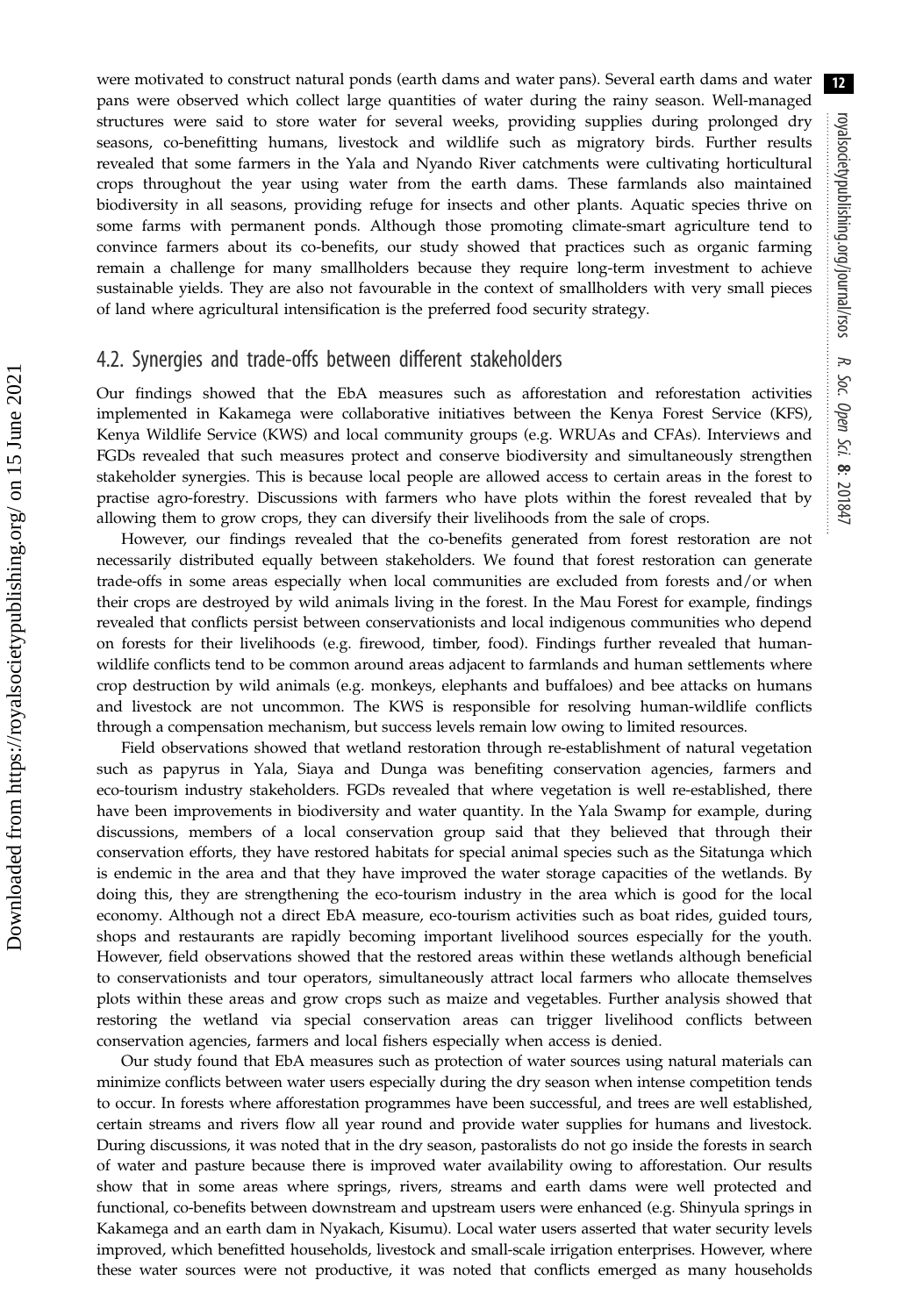

Figure 3. Key components of CCCF [[52](#page-16-0)].

scrambled to access the resource. During FGDs, some people expressed their views that only certain households were able to access water from the few available water sources and that priority was given to some water users over others. For example, a local self-help group/organization managing a large tree seedling centre relies on a communal water pan for irrigation, and in the dry season, competition for water tends to intensify leading to conflicts between the group and domestic and livestock water users.

# 5. Governing ecosystem-based adaptation in Lake Victoria Basin

Key informants during the interviews asserted that effective EbA requires an enabling environment with well-established multi-level management and governance structures. This assertation is supported by scholarly literature that shows that effective EbA requires functional institutions, and good policies and legal frameworks that can support adaptive capacities of humans and ecosystems at all levels (e.g. [[9](#page-15-0),[50\]](#page-16-0)). As shown in [table 2](#page-6-0) above, there are well-established institutions, laws, policies and strategies that support EbA implementation in the Lake Victoria region, at different levels.

#### 5.1. Ecosystem-based adaptation governance at national and county levels

At the national level, policy and regulatory frameworks such as the NAP, Climate Change Act (2016), the National Framework Policy on Climate change and the National Climate change Response Strategy and Climate-Smart Agriculture Strategy are examples of key instruments which provide strategic directions for climate adaptation action. At the county level, the CIDPs are among the key policy instruments used for mainstreaming climate change action into development processes.

Certain counties within the LREB have embraced the CCCF mechanism and its core principles of inclusivity, community-driven bottom-up, flexible approaches that focus on public goods investments [\[51](#page-16-0),[52\]](#page-16-0). The CCCF mechanism integrates local, informal (customary) arrangements with formal planning and budgeting processes, to enhance participatory and inclusive governance for sustainable and climate-resilient livelihoods [\[53](#page-16-0)]. There are already efforts to mainstream EbA-related activities into county planning, and it is anticipated that the CCCF mechanism being implemented by counties will support EbA activities such as improved management of grazing areas and tree planting at different levels and scales in a more coordinated manner (e.g. [\[54](#page-16-0)]). However, our results showed that a key challenge will be to ensure that CCCF funds are properly aligned with EbA priorities across spatial and temporal zones, and between different stakeholder groups, to foster sustainability in the Lake region. During a participatory workshop, stakeholders asserted that for CCCF to be efficient, it would require a strong political will from the county leadership (figure 3).

#### 5.2. Ecosystem-based adaptation governance at local levels

Our study shows that there are well-established structures at local levels, many of which govern the implementation of EbA-related activities across the Lake region. Local institutions, such as CFAs, WRUAs, women and youth groups and farmers associations, were found to be important platforms for implementing EbA measures. The Water Act (2016) and the Forest Act (2016) stipulate the formation of CFAs and WRUAs to facilitate local action in forest and water resources conservation, respectively. Our study showed that CFAs are leading community-based afforestation initiatives while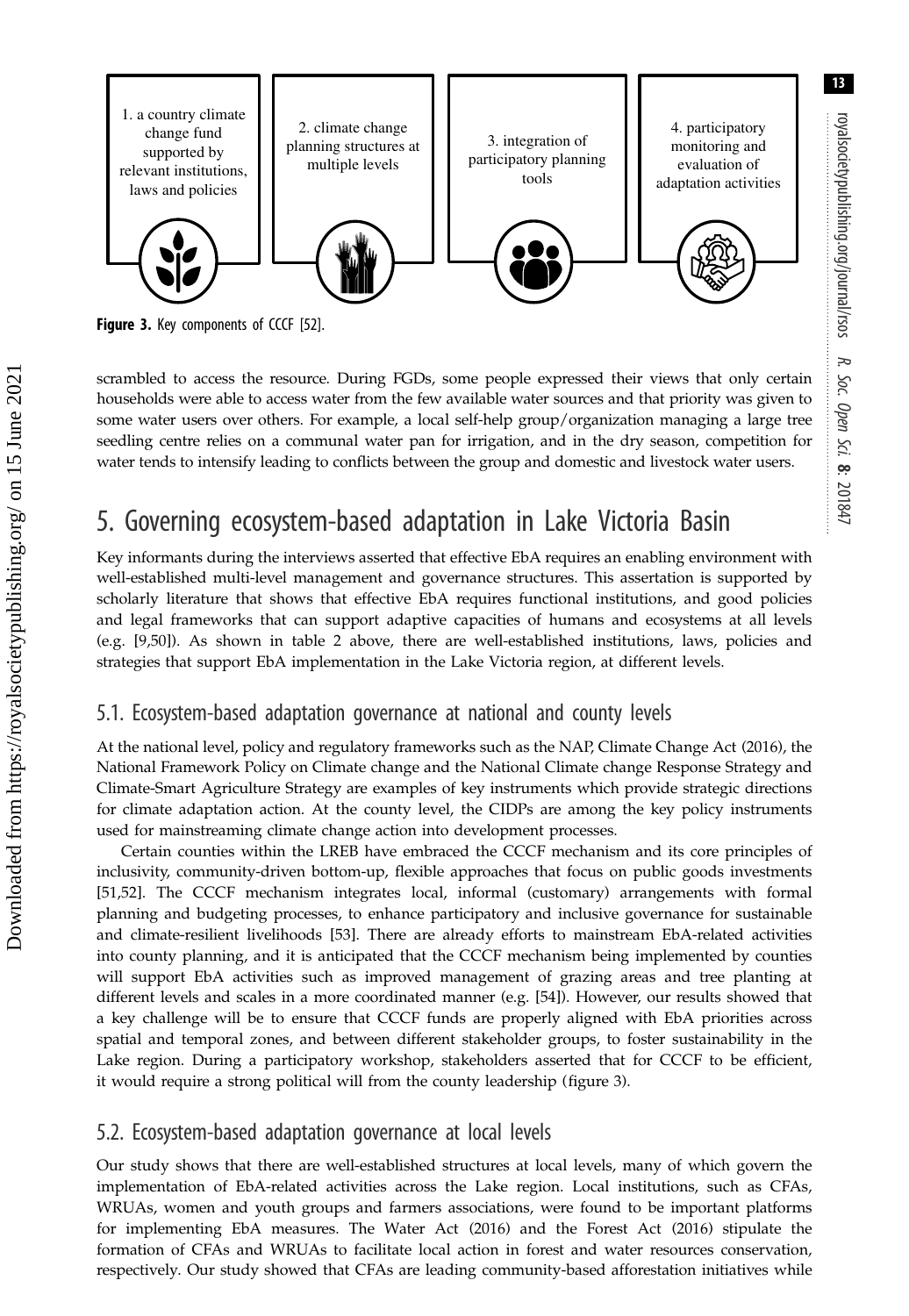WRUA members are engaged with the protection of water sources (e.g. springs, streams and rivers, water pans and earth dams) by planting trees around them (e.g. in the Mara, Yala and Nyando Rivers).

One of the principal functions of these local institutions is to reconcile conservation with livelihoods needs. For example, illegal encroachment into forests by local communities persists and conflicts between forest managers and local communities are not uncommon (e.g. in Kakamega and Mau forests). To minimize these conflicts, GOs and NGOs are supporting the CFAs, WRUAs and other community groups to engage with income-generating activities (IGAs) such as small businesses, crop production, dairy goat and poultry keeping. Though these are not direct EbA measures, these IGAs help to minimize over-reliance on natural resources. For example, through IGA programmes in Kakamega Forest, members of CFAs were found to engage with alternative livelihood activities to minimize forest destruction. To incentivize communities to engage with afforestation, CFA members are allowed access to special areas within the forest to practise agro-forestry, where permit holders are allocated small plots to grow crops alongside trees. This arrangement enables local people to earn a livelihood while engaging with conservation activities. The key condition is that a permit holder must plant trees. However, during FGDs, it was noted that certain CFA members who were permit holders (of the plots) were not entirely interested in conservation. Rather than being directly involved with agro-forestry practices within their allocated plots, certain individuals have sub-let them to a third party. Furthermore, certain individuals cut down the trees that they had planted within their temporarily owned plots when their permits expired. Further scrutiny revealed that immediate livelihood needs such as food production were more important than long-term investment in conservation activities such as planting trees. These individuals were less interested in conserving public goods such as the forests.

Findings revealed that success in governing the ecosystem services by local institutions such as the CFAs and WRUAS, depends on multiple factors including: their membership, leadership, levels of commitment, power and capacities, property rights, and sustainability and strength of coordination. For example, in Nyangores, a tributary of the Mara River, a WRUA with a membership of more than 600 individuals was found to have strong leadership and a high level of commitment to riverbank protection (e.g. tree planting). However, like many other WRUAs, many of its activities are donorfunded. During discussions with representatives of WRUAs, CFAs and other community groups, it was noted that local expectations of donor-driven projects tend to be high and that many often expect that assistance would continue over a long period of time. However, donor-funded programmes rarely last beyond 6 years and when they exit, the momentum for communal activities tends to reduce. Additional findings showed that limited technical and financial capacities of these locally based institutions led to poor management of EbA-related activities such as protection of springs and earth dams. For example, where water resources infrastructure was poorly implemented (e.g. with poor workmanship), operated or managed, they failed to store sufficient water quantities for longer periods. Poor local capacities were also found to limit coordination of EbA-related activities in the Lake region. Field visits to selected communal projects (e.g. afforestation projects) and discussions revealed that although some efforts have been made to facilitate upstream and downstream coordination, (e.g. umbrella WRUAs or CFAs), financial and technical capabilities are limited. To support local communities, many EbA measures tend to be collaborative initiatives between the government, NGOs and the local community groups. However, we found that the power relationships were often asymmetrical where the GOs/NGOs have more power and authority where they still largely influence the implementation of many EbA activities.

Furthermore, our findings showed that the level of local compliance with conservation policies that support EbA across different parts of the Lake region was low. For example, the Water Act (2016) stipulates that to protect riverbanks, riparian landowners must set aside an area within their farms for conservation activities. However, discussions with riparian landowners revealed that many farmers with small plots of land were not willing to set aside their land for conservation activities as crop cultivation remain their priority. Further results showed that in some parts of the Lake region, land use policies have been reformed to address challenges related to compliance and conflicting land use (e.g. under the Sustainable Land Management programme/policy in Kakamega and Yala). In Yala ecosystem, for example, the new land policy promotes the integration of conservation with socio-economic benefits. However, weak enforcement of such policies remains a huge challenge for EbA measures.

### 6. Discussion

Numerous studies have highlighted the value of effective EbA in delivering social change and benefits to marginalized, socially excluded vulnerable groups, and empowering them to adapt to change and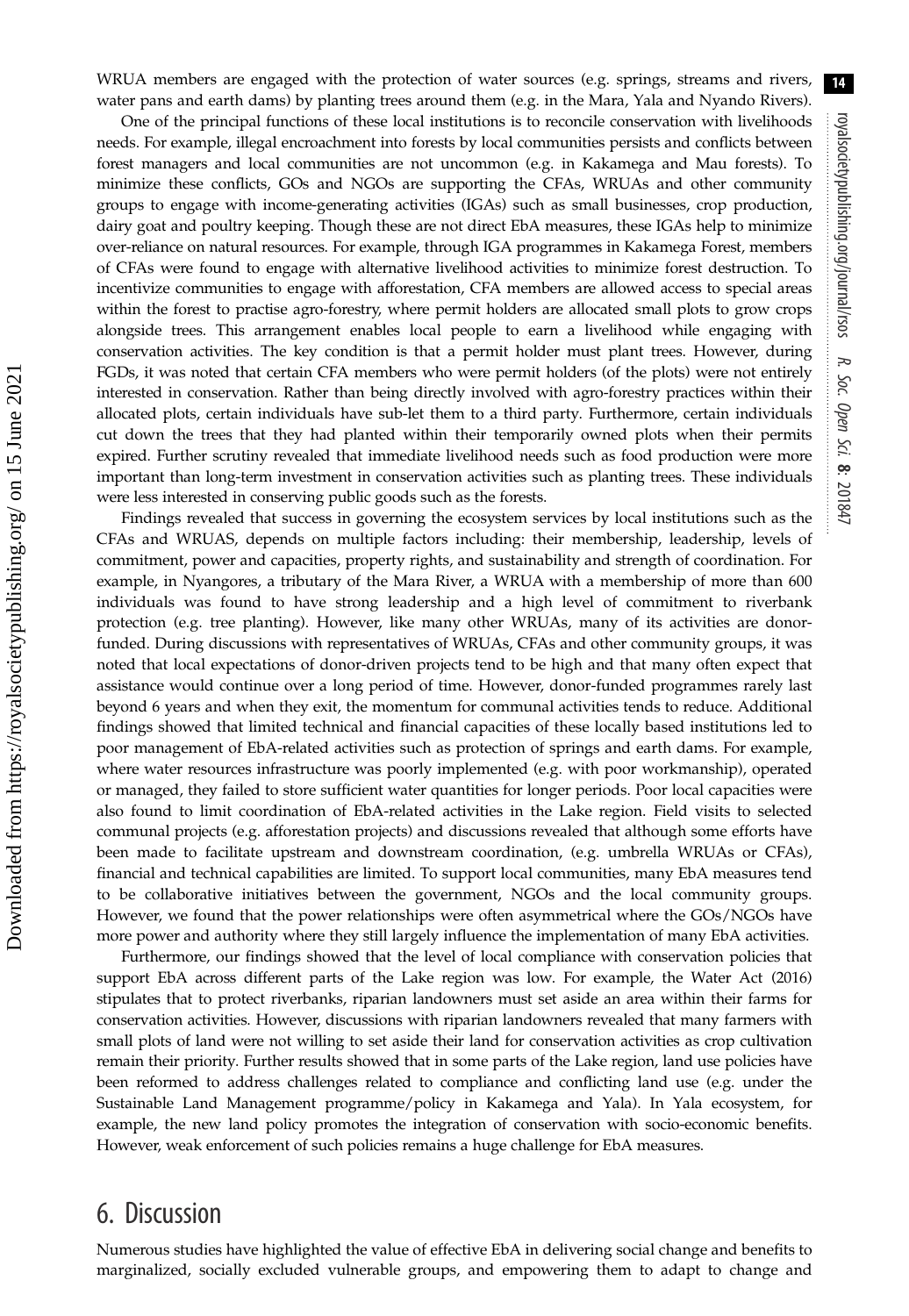increase their resilience (e.g. [\[9,12,](#page-15-0)[15,20](#page-16-0),[55](#page-16-0)–[57](#page-16-0)]). A pre-requisite for affective EbA is the need for a deeper understanding of the trade-offs and synergies that are often inherent in many adaptation programmes (e.g. [\[20](#page-16-0)]). This study has identified key trade-offs and synergies which are linked to selected EbA measures in the Lake Victoria region at spatial and temporal scales and between different stakeholders.

EbA is still largely advocated as the ultimate solution for building local adaptive capacities and resilience, but in this study, we find that effective EbA is context-dependent and we argue that it is not useful to conceptualize it as a 'one size fits all' solution. Under certain circumstances, EbA can create opportunities to enable natural systems and people to adapt effectively and respond to climate risks with the right institutional support. However, under the same circumstances, an EbA measure can generate conflicts. Thus, an adaptation response programme designed with the aim of building local resilience may be maladaptive for certain groups (e.g. women) within the same area. While EbA can reduce disasters and risks, its implementation can generate complex trade-offs and eventual maladaptation for some stakeholder groups, or over time and space. Risks such as climate change or soil erosion can affect households differently and it is important to identify the people who are most at risk without necessarily making presumptions that everyone who is vulnerable will benefit from EbA implementation (e.g. [\[58](#page-17-0)]). A notable example in Lake Victoria, with regard to temporal trade-off is spring protection and riparian land protection which improves water availability in the dry season but that leads to intensity of water use in protected springs where everyone goes to the springs to fetch water. We argue that EbA is not always a 'win-win' situation and that there is danger in bundling all potential EbA beneficiaries together and labelling them as 'vulnerable communities' whose adaptive capacities need to be built.

Our study supports the notion that EbA requires multi-level and collaborative forms of governance involving multiple stakeholders in planning and decision-making (e.g. [\[59](#page-17-0)]). Certainly there is an enabling environment for implementing EbA programmes in Lake Victoria, through established GOs, NGOs and community-based organizations (e.g. the LREB secretariat, the KFS, Nature Kenya, WRUAs, CFAs), policies and strategies. To successfully operationalize the concept of multi-level and collaborative governance requires understanding risks and benefits associated with different EbA approaches at all levels. A multi-level governance structure requires a deeper understanding of the institutional structures and modalities, their power, capacities (human and financial), culture and behaviour to identify opportunities and constraints for effective implementation of EbA activities. We have shown that existing community-based institutions such as WRUAs and CFAs play important roles in facilitating local engagements with climate adaptation activities. However, these community-based organizations lack the power and sufficient institutional capacities to implement effective EbA, and to respond to climate change and changing ecosystem dynamics, including the ability to identify climate change risks. Current scholarly work suggests that socio-ecological resilience is strongly connected to and influenced by power relationships which are embedded within wider social, economic, political and cultural structures (e.g. [\[60](#page-17-0)]). We argue that it is important to acknowledge power differences between the agencies, the inherent misalignment of their roles and fragmentation of policies. Evidence shows that many adaptation programmes involve multiple agencies with different power relationships [[61,62\]](#page-17-0). In Lake Victoria, power is seldom balanced owing to misalignments of roles and responsibilities as well as policies and regulations. Some actors from the NGOs and GOs remain powerful and largely have influence and control over many adaptation programmes.

Effective EbA requires an integrated landscape/watershed level approach, which involves coordinating a myriad of adaptative activities at different levels and scales and across boundaries. However, ecological boundaries between the various ecosystems in the LVB do not necessarily match administrative borders. With a unique landscape featuring multiple geophysical and administrative boundaries, efforts to coordinate EbA activities across the LBV can be very challenging. Many of the current EbA-related activities are implemented separately at multiple levels and scales, under different land tenure systems and supported under different externally funded programmes. Thus, an integrated planning approach at the watershed or catchment level remains a huge challenge in the Lake Victoria region particularly for land use planning. Many conservation agencies and development practioners in the Lake region are still struggling to conceptualize how to manage its transboundary ecosystems effectively. This problem is universal partly owing to limited understanding of landscape approaches to ecosystem management (e.g. [\[63](#page-17-0)]). Taking a landscape approach for effective EbA will therefore require strong coordination mechanisms to align all the different efforts and programmes across the LVB. An important perquisite for strong coordination is mainstreaming EbA in planning processes to foster sustainability (e.g. [[50\]](#page-16-0)). The CCCF mechanism offers opportunities to do this; however, it will require a strong political will particularly from the county governments.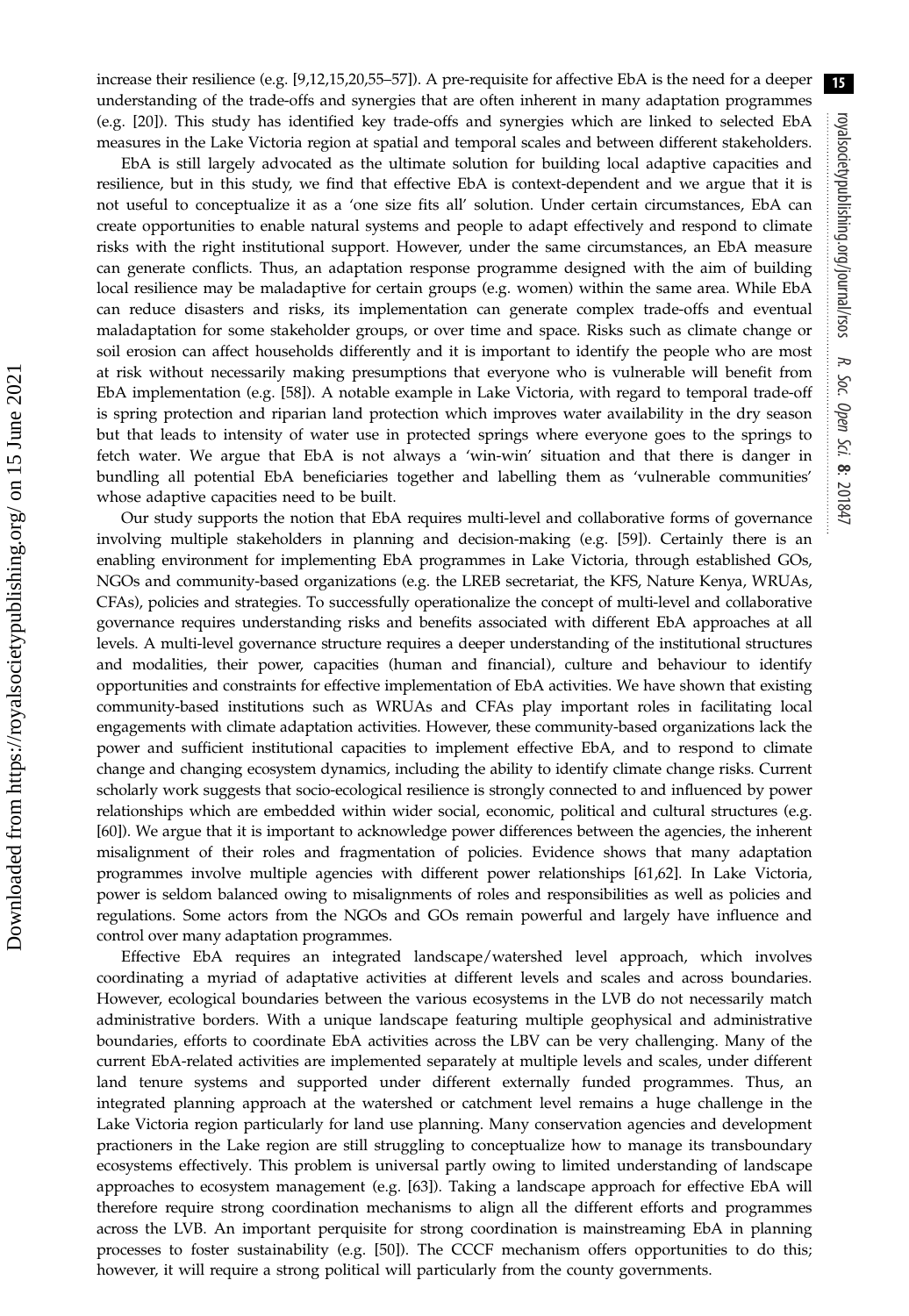16

# <span id="page-15-0"></span>7. Conclusion

This case study of LVB reaffirms that EbA approaches are characterized by trade-offs (risks and costs) and/or synergies (co-benefits), many of which are unequally distributed (leading to winners and losers). Most EbA approaches in Lake Victoria are considered beneficial because they promote resilience, but less attention has been paid to their associated risks, i.e. trade-offs. Using the LEbASER framework, this study has filled this gap by deepening understanding of trade-offs as well as synergies that occur as a result of implementing EbA measures in the Lake region.

EbA is often argued to bring benefits, and yet adaptation programmes can also cause unintended negative consequences. Such consequences need to be identified as early as possible during project planning and implementation to ameliorate potential risks and costs where possible. Many agencies in the Lake Victoria region promote EbA as an ideal solution to adaptation and resilience, but few foresee it as a potential source of incompatibilities and conflicts. Conservation agencies in particular, still largely promote EbA in the LVB as the perfect approach to climate resilience. EbA trade-offs and risks are not yet sufficiently understood and articulated at different temporal and spatial scales and for different stakeholders in the Lake region. Understanding the limits and constraints to effective EbA is important, and documenting lessons learned from case studies—including what works and what does not work—can help with the design and implementation of effective EbA programmes suited to the local context.

Ethics. This research was done according to ethical clearance procedures of the International Institute for Environment and Development (IIED). All respondents signed informed consents before participation. All names were anonymized, and data protection and confidentiality were observed.

Data accessibility. The datasets supporting this article have been uploaded as part of the electronic supplementary material. Document name: Agol et al.\_Supplementary\_Material.docx.

Authors' contributions. D.A., F.C. and H.R. contributed to the design of data collection tools. D.A. collected data in the field, did the analysis and drafted the manuscript. H.R., F.C. and H.W. gave critical comments on the manuscript and shaped its intellectual content.

Competing interests. We declare we have no competing interests.

Funding. This research project was funded by the Department of International Development (DFID), United Kingdom. It is under the Deepening Democracy Programme GB -1-204437.

Acknowledgements. We thank all those who participated in the research particularly representatives of governmental and non-governmental organizations and local community groups.

# References

- 1. Munang RE, Thiaw K, Alverson M, Mumba J, Liu J, Rivington M. 2013 Climate change and ecosystem-based adaptation: a new pragmatic approach to buffering climate change impacts. Curr. Opin. Environ. Sustain. 5, 67–71. [\(doi:10.](http://dx.doi.org/10.1016/j.cosust.2013.02.003) [1016/j.cosust.2013.02.003\)](http://dx.doi.org/10.1016/j.cosust.2013.02.003)
- 2. Pettengell C. 2020 Addressing the triple emergency: poverty, climate change, and environmental degradation: delivering coherent policy outcomes in 2020-2021. Bond Development and Environment Group (DEG) Report. London, UK: DEG.
- 3. Fisher B, Turner KR, Morling P. 2009 Defining and classifying ecosystem services for decision making. Ecol. Econ. 68, 643–653. [\(doi:10.1016/](http://dx.doi.org/10.1016/j.ecolecon.2008.09.014) [j.ecolecon.2008.09.014](http://dx.doi.org/10.1016/j.ecolecon.2008.09.014))
- 4. Reid H, Bourne A, Muller H, Podvin K, Scorgie S, Orindi V. 2018 A framework for assessing the effectiveness of ecosystem-based approaches to adaptation. In Resilience: the science of adaptation to climate change (eds Z Zommers, K Alverson), pp. 207–216. Amsterdam, The Netherlands: Elsevier.
- 5. Convention on Biological Diversity. 2009 Connecting biodiversity and climate change mitigation and adaptation. Report of the

Second Ad Hoc Technical Expert Group on Biodiversity and Climate Change. CBD Technical Series No. 41. Montreal, Canada: Secretariat of the Convention on Biological **Diversity** 

- 6. Secretariat of the Convention on Biological Diversity. 2019 Voluntary guidelines for the design and effective implementation of ecosystem-based approaches to climate change adaptation and disaster risk reduction and supplementary information. CBD Technical Series No. 93. Bonn, Germany: UNEP, CBD and GIZ.
- 7. International Union for Conservation of Nature. 2017 Ecosystem-based adaptation. Issues brief. Gland, Switzerland: IUCN.
- 8. Bourne A, Holness S, Holden P, Scorgie S, Donatti CI, Midgley G. 2016 A socio-ecological approach for identifying and contextualising spatial ecosystem-based adaptation priorities at the sub-national level. PLoS ONE 11, e0155235. ([doi:10.1371/journal.pone.0155235](http://dx.doi.org/10.1371/journal.pone.0155235))
- 9. Reid H. 2016 Ecosystem- and community-based adaptation: learning from community-based natural resource management. Clim. Dev. 8, 4–9. ([doi:10.1080/17565529.2015.1034233](http://dx.doi.org/10.1080/17565529.2015.1034233))
- 10. Woroniecki S, Wamsler C, Boyd E. 2019 The promises and pitfalls of ecosystembased adaptation to climate change as a vehicle for social empowerment. Ecol. Soc. 24, 4. [\(doi:10.5751/ES-10854-](http://dx.doi.org/10.5751/ES-10854-240204) [240204](http://dx.doi.org/10.5751/ES-10854-240204))
- 11. Nalau J, Becken S, Mackey B. 2018 Ecosystembased adaptation: a review of the constraints. Environ. Sci. Policy 89, 357–364. ([doi:10.1016/j.](http://dx.doi.org/10.1016/j.envsci.2018.08.014) [envsci.2018.08.014\)](http://dx.doi.org/10.1016/j.envsci.2018.08.014)
- 12. Lovell E, Le Masson V. 2014 Equity and inclusion in disaster risk reduction: building resilience for all equity and inclusion in disaster risk reduction: building resilience for all. Working Paper no. XXX. London, UK: Overseas Development Institute.
- 13. Eriksen SH, O'Brien K. 2007 Vulnerability, poverty and the need for sustainable adaptation measures. Clim. Policy 7, 337–352. [\(doi:10.](http://dx.doi.org/10.1080/14693062.2007.9685660) [1080/14693062.2007.9685660](http://dx.doi.org/10.1080/14693062.2007.9685660))
- 14. Muthee K, Mbow C, Macharia G, Leal Filho W. 2017 Ecosystem-based adaptation (EbA) as an adaptation strategy in Burkina Faso and Mali. In Climate change adaptation in Africa. Climate change management (eds W Leal Filho, S Belay, J Kalangu, W Menas, P Munishi, K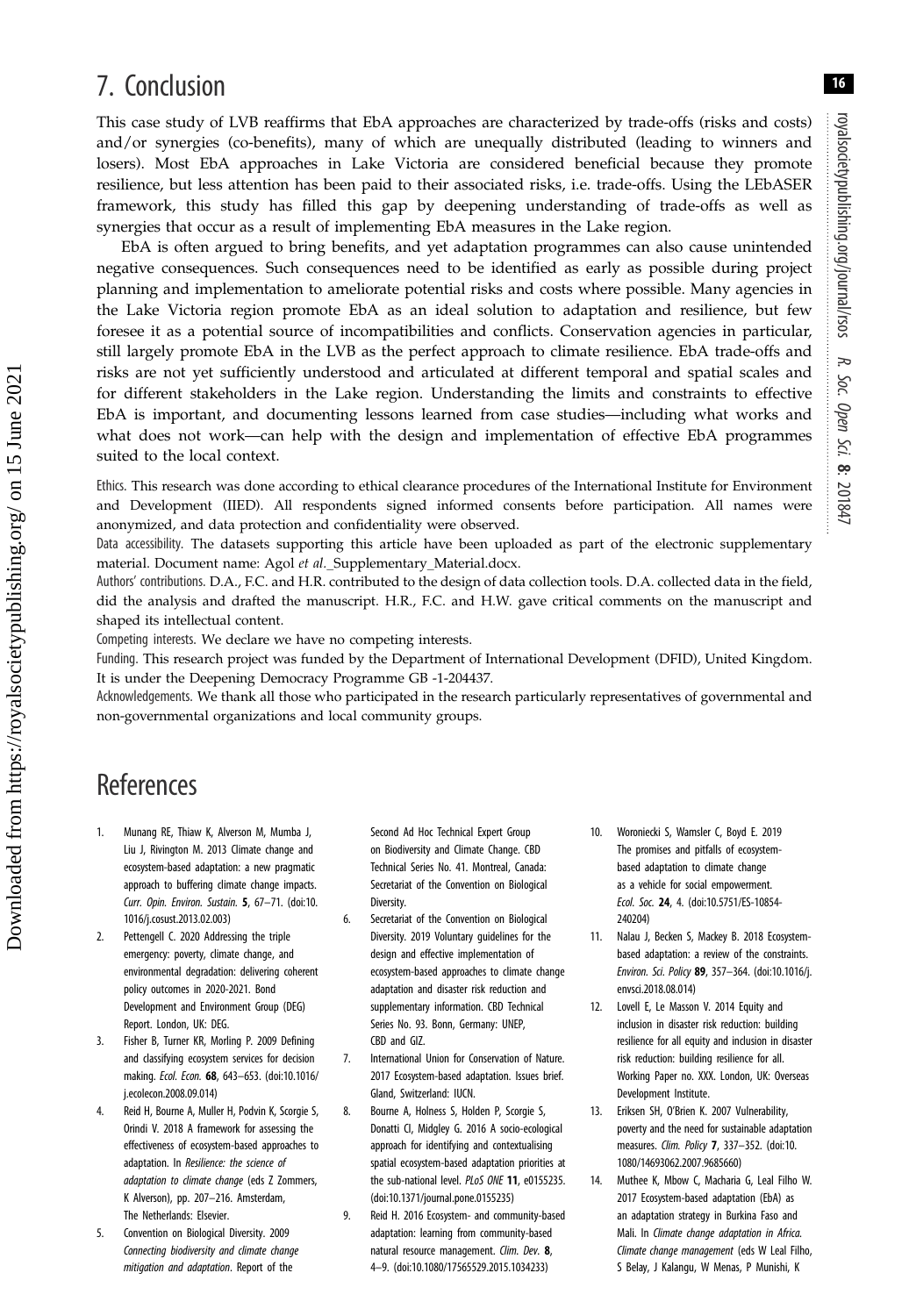<span id="page-16-0"></span>Musiyiwa), pp. 205–215. Cham, Switzerland: **Springer** 

- 15. Woroniecki S, Wamsler C, Boyd E. 2019 The promises and pitfalls of ecosystem-based adaptation to climate change as a vehicle for social empowerment. Ecol. Soc. 24, 4. ([doi:10.5751/ES-](http://dx.doi.org/10.5751/ES-10854-240204)[10854-240204\)](http://dx.doi.org/10.5751/ES-10854-240204)
- 16. International Union for Conservation of Nature and Natural Resources. 2020 Global standard for nature-based solutions. A user-friendly framework for the verification, design and scaling up of NbS, 1st edn. Gland, Switzerland: IUCN.
- 17. Huq N, Bruns A, Ribbe L, Huq S. 2017 Mainstreaming ecosystem services based climate change adaptation (EbA) in Bangladesh: status, challenges and opportunities. Sustainability 9, 926. [\(doi:10.3390/su9060926\)](http://dx.doi.org/10.3390/su9060926)
- 18. Scarano FR. 2017 Ecosystem-based adaptation to climate change: concept, scalability and a role for conservation science. Perspect. Ecol. Conserv. 15, 65–73. [\(doi:10.1016/j.pecon.2017.](http://dx.doi.org/10.1016/j.pecon.2017.05.003) [05.003\)](http://dx.doi.org/10.1016/j.pecon.2017.05.003)
- 19. UNEP-WCMC and UNEP. 2019 Making EbA an effective part of balanced adaptation strategies: introducing the UNEP EbA briefing notes. United Nations Environment Programme. Briefing Note (1). Nairobi, Kenya: Kenya Wildlife Service. See [https://wedocs.unep.org/bitstream/handle/20.](https://wedocs.unep.org/bitstream/handle/20.500.11822/28174/EBA1.pdf?sequence=1&isAllowed=y) [500.11822/28174/EBA1.pdf?sequence=](https://wedocs.unep.org/bitstream/handle/20.500.11822/28174/EBA1.pdf?sequence=1&isAllowed=y) 1&isAllowed=v.
- 20. Reid H, Hou Jones X, Porras I, Hicks C, Wicander S, Seddon N, Kapos V, Rizvi AR, Roe D. 2019 /s ecosystem-based adaptation effective? Perceptions and lessons learned from 13 project sites. London, UK: IIED.
- 21. United Nations Convention to Combat Desertification (UNCCD). 2017 Global land outlook. Bonn, Germany: UNCCD.
- 22. Republic of Kenya. 2020 Updated nationally determined contributions. Nairobi, Kenya: Ministry of Environment and Forestry.
- 23. Doswald N et al. 2014 Effectiveness of ecosystem-based approaches for adaptation: review of the evidence-base. Clim. Dev. 6, 185–201. ([doi:10.1080/17565529.2013.](http://dx.doi.org/10.1080/17565529.2013.867247) [867247\)](http://dx.doi.org/10.1080/17565529.2013.867247)
- 24. Turkelboom F, Thoonen M, Jacobs S, García-Llorente M, Martín-López B, Berry P. 2016 Ecosystem services trade-offs and synergies (draft). In OpenNESS ecosystem services reference book. EC FP7 Grant Agreement no. 308428 (eds M Potschin, K Jax). Helsinki, Finland: Openness, Finnish Environment. See [www.](http://www.openness-project.eu/library/reference-book) [openness-project.eu/library/reference-book](http://www.openness-project.eu/library/reference-book).
- 25. Brueckner-Irwin I, Armitage D, Courtenay S. 2019 Applying a social-ecological well-being approach to enhance opportunities for marine protected area governance. Ecol. Soc. 24, 7. ([doi:10.5751/ES-10995-240307](http://dx.doi.org/10.5751/ES-10995-240307))
- 26. Hodbod J, Eakin H. 2015 Adapting a socialecological resilience framework for food systems. J. Environ. Stud. Sci. 5, 474-484. ([doi:10.1007/s13412-015-0280-6\)](http://dx.doi.org/10.1007/s13412-015-0280-6)
- 27. Bernard HR. 2011 Research methods in anthropology. Lanham, MD: AltaMira.
- 28. Weber MA, Caplan S, Ringold P, Blocksom K. 2017 Rivers and streams in the media: a content analysis of ecosystem services. Ecol.

Soc. J. Integr. Sci. Resilience Sustain. 22, 15. ([doi:10.5751/ES-09496-220315\)](http://dx.doi.org/10.5751/ES-09496-220315)

- 29. Lake Victoria Basin Commission. 2017 Lake Victoria basin-atlas of our changing environment. Kisumu, Kenya: GRID-Arendal. See <https://www.grida.no/publications/328>.
- 30. Lake Region Economic Bloc. 2017 Lake region economic blue print. Kisumu, Kenya: Lake Region Economic Bloc Secretariat.
- 31. Abila R, Onyango P, Konstantine O. 2014 Economic benefits of Lake Victoria Fisheries. In The State of the fisheries resources of Lake Victoria and their management: Proc. Entebbe Regional Stakeholders' Workshop, 24–25 February 2005, Entebbe, Uganda, pp. 124–131. Lake Victoria Fisheries Office.
- 32. Swallow B, Sang J, Nyabenge OM, Yatich TB. 2009 Trade-offs, synergies and traps among ecosystem services in the Lake Victoria basin of East Africa. Environ. Sci. Policy 12, 504–519. ([doi:10.1016/j.envsci.2008.11.003\)](http://dx.doi.org/10.1016/j.envsci.2008.11.003)
- 33. van Soesbergen A, Sassen M, Kimsey S, Hill S. 2019 Aquatic conservation: marine. Freshwater Ecosyst. 29, 1052–1062. ([doi:10.1002/aqc.3079\)](http://dx.doi.org/10.1002/aqc.3079)
- 34. Masese FO, McClain ME. 2012 Trophic resources and emergent food web attributes in rivers of the Lake Victoria Basin: a review with reference to anthropogenic influences. Ecohydrology 5, 685–707. [\(doi:10.1002/eco.1285](http://dx.doi.org/10.1002/eco.1285))
- 35. Odada EO, Olago DO, Kulindwa K, Ntiba M, Wandiga S. 2004 Mitigation of environmental problems in Lake Victoria, East Africa: causal chain and policy options analyses. AMBIO: J. Hum. Environ. 33, 13–23. ([doi:10.1579/0044-](http://dx.doi.org/10.1579/0044-7447-33.1.13) [7447-33.1.13\)](http://dx.doi.org/10.1579/0044-7447-33.1.13)
- 36. World Wildlife Fund for Nature. 2013 Mara river basin management initiative, Kenya and Tanzania. PHASE III – Final evaluation Report. Nairobi, Kenya.
- 37. Ondieki AR, Nzula K, Oduor SO. 2016 Assessment of provisioning and cultural ecosystem services in natural wetlands and rice fields in Kano floodplain, Kenya. Ecosyst. Ser. 21, 166–173. [\(doi:10.1016/j.ecoser.2016.](http://dx.doi.org/10.1016/j.ecoser.2016.08.008) [08.008](http://dx.doi.org/10.1016/j.ecoser.2016.08.008))
- 38. Rongoei PJK, Kipkemboi J, Okeyo-Owuor JB, van Dam AA. 2013 Ecosystem services and drivers of change in Nyando floodplain wetland, Kenya. Afr. J. Environ. Sci. Technol. 7, 274–291.
- 39. Nyamweya CS et al. 2020 A century of drastic change: human-induced changes of Lake Victoria fisheries and ecology. Fish. Res. 230, 105564. ([doi:10.1016/j.fishres.2020.105564\)](http://dx.doi.org/10.1016/j.fishres.2020.105564)
- 40. Nature Kenya. 2018 Balancing conservation and development in Yala Swamp. Nairobi, Kenya: Nature Kenya. See [https://naturekenya.org/](https://naturekenya.org/2018/01/30/balancing-conservation-and-development-in-yala-swamp/) [2018/01/30/balancing-conservation-and](https://naturekenya.org/2018/01/30/balancing-conservation-and-development-in-yala-swamp/)[development-in-yala-swamp/.](https://naturekenya.org/2018/01/30/balancing-conservation-and-development-in-yala-swamp/)
- 41. Government of Kenya (GoK). 2007 Kenya Vision 2030. See [https://www.opendata.go.ke/api/file\\_](https://www.opendata.go.ke/api/file_data/IyRGPwVuC0MJhKZnMa1YA3s0vXBJkCVeDWgy_AS5d_0?filename=VISION_2030.pdf) [data/IyRGPwVuC0MJhKZnMa1YA3s0vXBJkCVe](https://www.opendata.go.ke/api/file_data/IyRGPwVuC0MJhKZnMa1YA3s0vXBJkCVeDWgy_AS5d_0?filename=VISION_2030.pdf) [DWgy\\_AS5d\\_0?filename=VISION\\_2030.pdf.](https://www.opendata.go.ke/api/file_data/IyRGPwVuC0MJhKZnMa1YA3s0vXBJkCVeDWgy_AS5d_0?filename=VISION_2030.pdf)
- 42. Government of Kenya. 2018 National climate change action plan (NCCAP) 2018–2022. Nairobi, Kenya: Ministry of Environment and **Forestry**
- 43. Government of Kenya (GoK). 2016 National adaptation plan 2015-2030. Nairobi, Kenya: GoK.
- 44. Kagombe J, Kimondo J, Kiama S. 2015 Kakamega forest strategic ecosystem plan 2015-2040. Nairobi, Kenya: Kenya Forest Service.
- 45. Kenya Wildlife Service. 2012 Kakamega forest ecosystem management plan 2012-2022. Nairobi, Kenya: Kenya Wildlife Service.
- 46. FAO. 2009 Eucalyptus in east Africa; The socioeconomic and environmental issues. Addis Ababa, Ethiopia: FAO Sub-regional Office Eastern Africa.
- 47. Muoria P, Field R, Matiku P, Munguti S, Mateche E, Shati S, Odeny D. 2015 Balancing development and conservation in the Kenya's largest wetland. Yala swamp ecosystem service assessment. Nairobi, Kenya: Nature Kenya, East African Natural History Society.
- 48. Gabrielsson S, Brogaard S, Jerneck A. 2013 Living without buffers—illustrating climate vulnerability in the Lake Victoria basin. Sustainability Sci. 8, 143–157. [\(doi:10.1007/](http://dx.doi.org/10.1007/s11625-012-0191-3) [s11625-012-0191-3](http://dx.doi.org/10.1007/s11625-012-0191-3))
- 49. Herrero M et al. 2010 Climate variability and climate change: impacts on Kenyan agriculture. Washington, DC: International Food Policy Research Institute. See [https://cgspace.cgiar.org/](https://cgspace.cgiar.org/bitstream/handle/10568/2665/Kenya_Project%20Note%201_final.pdf) [bitstream/handle/10568/2665/Kenya\\_Project%](https://cgspace.cgiar.org/bitstream/handle/10568/2665/Kenya_Project%20Note%201_final.pdf) [20Note%201\\_final.pdf](https://cgspace.cgiar.org/bitstream/handle/10568/2665/Kenya_Project%20Note%201_final.pdf).
- 50. Wamsler C, Pauleit S. 2016 Making headway in climate policy mainstreaming and ecosystem-based adaptation: two pioneering countries, different pathways, one goal. Clim. Change 137, 71–87. [\(doi:10.1007/s10584-](http://dx.doi.org/10.1007/s10584-016-1660-y) [016-1660-y\)](http://dx.doi.org/10.1007/s10584-016-1660-y)
- 51. Crick F, Hesse C, Orindi V, Bonaya M, Kiiru J. 2019 Delivering climate finance at local level to support adaptation: experiences of county climate change funds in Kenya. Nairobi, Kenya: Ada Consortium.
- 52. Orindi V, Hess C, Elhadi Y, Bonaya M, Kiiru J. 2018 Guidelines for establishing a county climate change fund (version 1 July 2018). Nairobi, Kenya: Adaptation Consortium.
- 53. Devolved Climate Finance (DCF) Alliance. 2019 The devolved climate finance mechanisms: principles, implementations and lessons from four semi-arid countries. London, UK: The DCF Alliance. See<https://pubs.iied.org/G04424/>.
- 54. Reid H, Orindi V. 2018 Ecosystem-based approaches to adaptation: strengthening the evidence and informing policy. Research results from the supporting counties in Kenya to mainstream climate change in development and access climate finance project, Kenya. Project report. London, UK: IIED.
- 55. Harvey C, Martínez-Rodríguez R, Mario Cárdenas' J, Avelino J, Rapidel B, Vignola R, Donatti C, Vilchez-Mendoza S. 2017 The use of ecosystem-based adaptation practices by smallholder farmers in Central America. Agricult. Ecosyst. Environ. 246, 279–290. [\(doi:10.1016/j.](http://dx.doi.org/10.1016/j.agee.2017.04.018) [agee.2017.04.018](http://dx.doi.org/10.1016/j.agee.2017.04.018))
- 56. López-Marrero T, Wisner B. 2012 Not in the same boat: disasters and differential vulnerability in the insular Caribbean. Caribbean Stud. 40, 129–168. [\(doi:10.1353/crb.](http://dx.doi.org/10.1353/crb.2012.0034) [2012.0034](http://dx.doi.org/10.1353/crb.2012.0034))
- 57. Béné C et al. 2016 Is resilience socially constructed? Empirical evidence from Fiji, Ghana, Sri Lanka, and Vietnam. Glob. Environ.

17